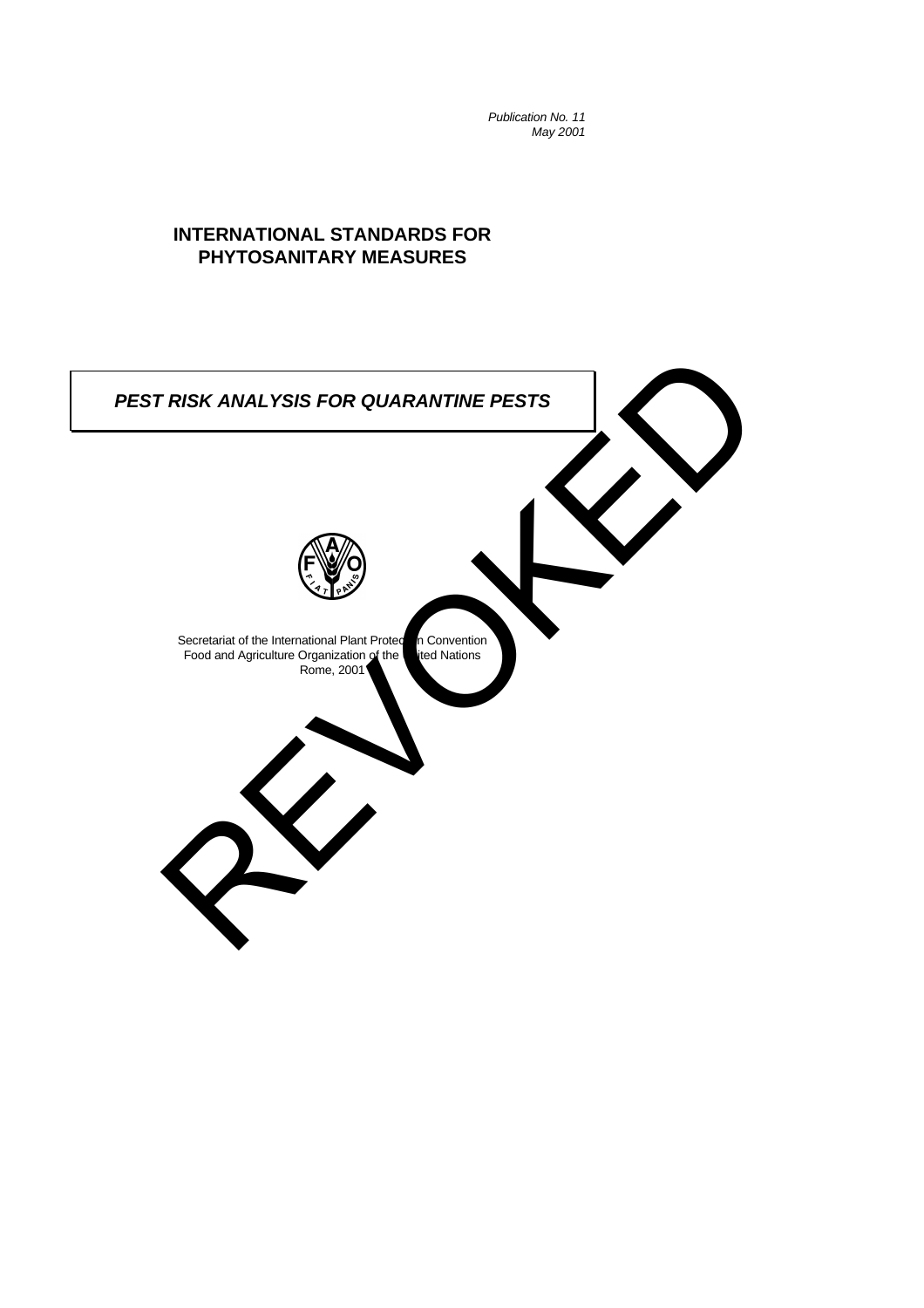The designations employed and the presentation of material in this publication do not imply the expression of any opinion whatsoever on the part of the Food and Agriculture Organization of the United Nations concerning the legal status of any country, territory, carea or of its authorities, or concerning the delimitation of its authorities. authorities, or concerning the delimitation of its initiars or

0 Ro

All rights reserved. No  $\triangleright$  of this publication may be reproduced, stored in a retrieval system, or any form by any means, electronic, mechanical, photocopying or otherwise, with it the prior permission of the copyright owner. Applic**hons for such permission, with a statement of the purpose and extent of the** production, should be a dressed to the Director, Information Division, Food and ticultu Organization of the United Nations, Viale delle Terme di Caracalla, the part of the Food and Application of the United National Concerning the legislation of the United Nation of the United Nation of the United National Concerning the definition of the prior permission of the copyright and

© FAO 2001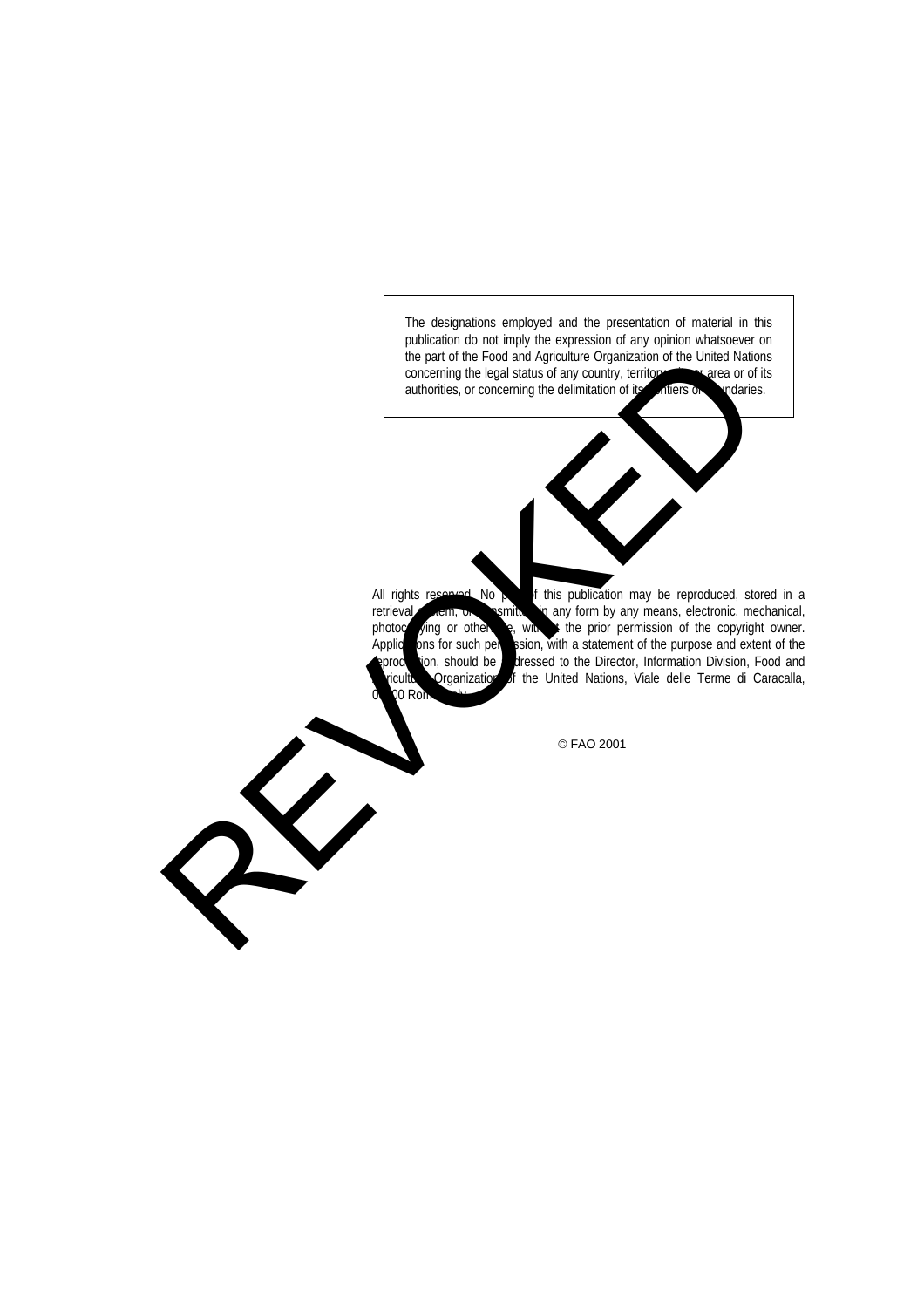# **CONTENTS**

| Endorsement<br>Application<br>Review and amendment<br>Distribution |  |  |
|--------------------------------------------------------------------|--|--|
| <b>INTRODUCTION</b>                                                |  |  |
| <b>SCOPE</b>                                                       |  |  |
| <b>REFERENCES</b>                                                  |  |  |
| DEFINITIONS AND ABBREVIATIONS                                      |  |  |
| <b>OUTLINE OF REQUIREMENTS</b>                                     |  |  |

# **PEST RISK ANALYSIS FOR QUARANTINE PESTS**

|               | PEST RISK ANALYSIS FOR QUARANTINE PESTS                                                                                                                     |                 |
|---------------|-------------------------------------------------------------------------------------------------------------------------------------------------------------|-----------------|
| 1.            | <b>Stage 1: Initiation</b>                                                                                                                                  | 9               |
| 1.1.          | Initiation points                                                                                                                                           | 9               |
| 1.1.1         | PRA initiated by the identification of a pathway                                                                                                            | 9               |
| 1.1.2<br>9    | PRA initiated by the identification of a pest                                                                                                               |                 |
| 1.1.3         | PRA initiated by the review or revision of a policy                                                                                                         |                 |
| 1.2           | Identification of PRA area                                                                                                                                  | $\overline{10}$ |
| 1.3           | Information                                                                                                                                                 |                 |
| 1.3.1         | Previous PRA                                                                                                                                                |                 |
| 1.4           | Conclusion of initiation                                                                                                                                    | $10\,$          |
| 2.            | <b>Stage 2: Pest Risk Assessment</b>                                                                                                                        |                 |
| 2.1           | Pest categorization                                                                                                                                         | 11              |
| 2.1.1         | Elements of categorization                                                                                                                                  | 11              |
| 2.1.1.1       | Identity of pest                                                                                                                                            | 11              |
| 2.1.1.2       | Presence or absence in the PRA area                                                                                                                         | 12              |
| 2.1.1.3<br>12 | Regulatory status                                                                                                                                           |                 |
| 2.1.1.4       | Potential for establishment and spread in RA and                                                                                                            | 12              |
| 2.1.1.5       | Potential for economic consequences in Pl<br>area                                                                                                           | 12              |
| 2.1.2         | Conclusion of pest categoriz                                                                                                                                | 12              |
| 2.2           | Assessment of the probability of <b>Replacement</b> and spread                                                                                              | 12              |
| 2.2.1         | Probability of entry of lest<br>Identification of part ays for expRA initiated by a pest<br>Probability of the st being sociated with the pathway at origin | 13              |
| 2.2.1.1       |                                                                                                                                                             | 13              |
| 2.2.1.2       |                                                                                                                                                             | 13              |
| 2.2.1.3       | Probability of survively due to the probability of survively of the state of storage                                                                        | 14              |
| 2.2.1.4       | Probability<br>ng existive pest management procedures<br>est sur<br>14                                                                                      |                 |
| 2.2.1.5       | lity of tr<br>sfer to a s<br>ole host<br>Prob                                                                                                               | 14              |
| 2.2.2         | bility of<br><b>Lement</b><br>Pro                                                                                                                           | 14              |
|               |                                                                                                                                                             |                 |
|               |                                                                                                                                                             |                 |
|               |                                                                                                                                                             |                 |
|               |                                                                                                                                                             |                 |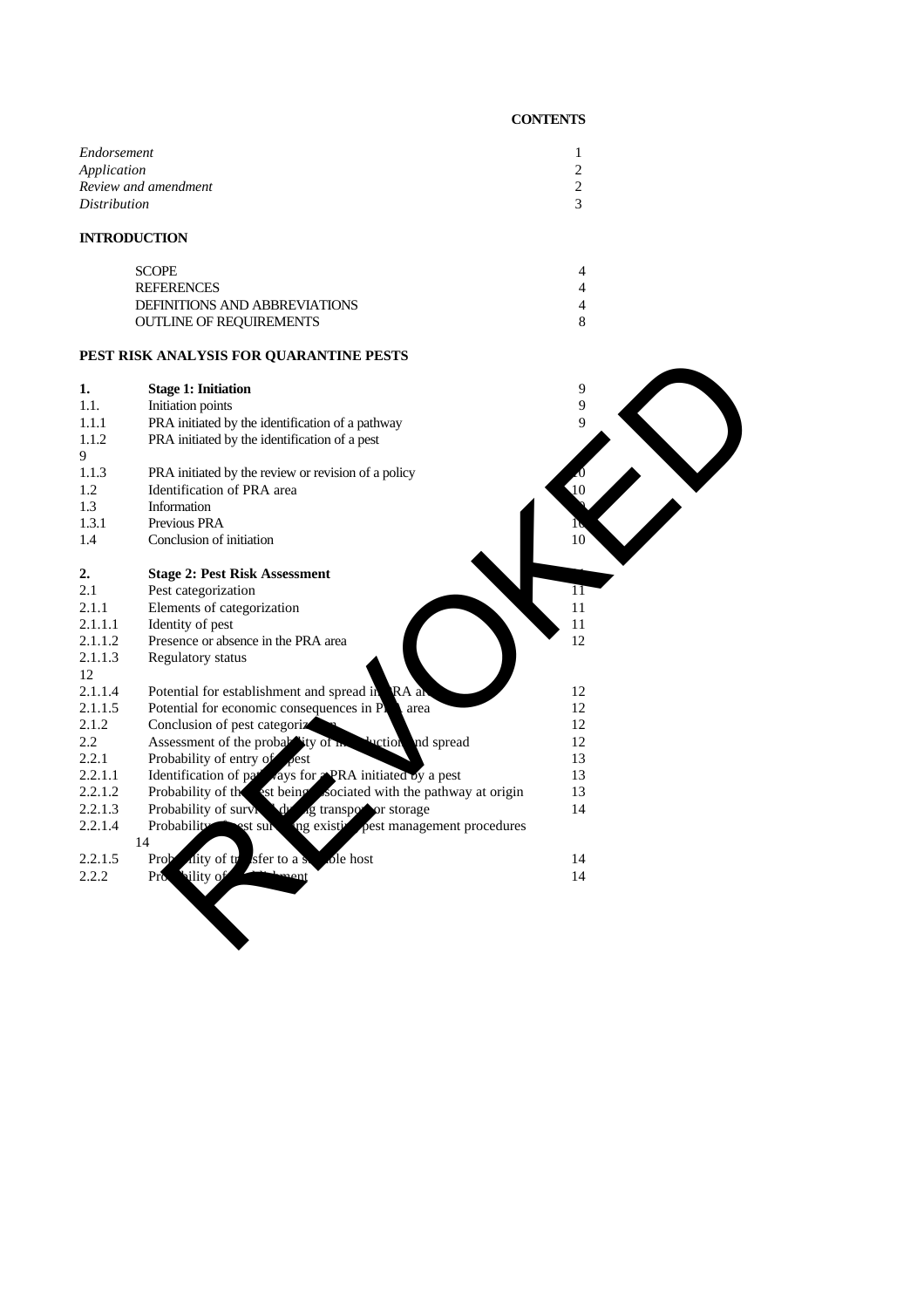|    | 2.2.2.1                | Availability of suitable hosts, alternate hosts                   |    |
|----|------------------------|-------------------------------------------------------------------|----|
|    |                        | and vectors in the PRA area                                       | 15 |
|    | 2.2.2.2                | Suitability of environment                                        | 15 |
|    | 2.2.2.3                | Cultural practices and control measures                           | 15 |
|    | 2.2.2.4                | Other characteristics of the pest affecting                       |    |
|    |                        | the probability of establishment                                  | 16 |
|    | 2.2.3                  | Probability of spread after establishment                         | 16 |
|    | 2.2.4                  | Conclusion on the probability of introduction and spread          | 17 |
|    | 2.2.4.1                | Conclusion regarding endangered areas                             | 17 |
|    | 2.3                    | Assessment of potential economic consequences                     | 17 |
|    | 2.3.1                  | Pest effects                                                      | 17 |
|    | 2.3.1.1                | Direct pest effects                                               | 18 |
|    | 2.3.1.2                | Indirect pest effects                                             | 18 |
|    | 2.3.2                  | Analysis of economic consequences                                 | 18 |
|    | 2.3.2.1                | Time and place factors                                            | 18 |
|    | 2.3.2.2                | Analysis of commercial consequences                               | 19 |
|    | 2.3.2.3                | Analytical techniques                                             | 19 |
|    | 2.3.2.4                | Non-commercial and environmental co<br>quences                    | 20 |
|    | 2.3.3                  | Conclusion of the assessment of econo-<br>consequences            | 20 |
|    | 2.3.3.1                | Endangered area                                                   | 20 |
|    | 2.4                    | Degree of uncertainty                                             | 20 |
|    | 2.5                    | Conclusion of the pest risk<br>sessment tage                      | 20 |
|    | 3.                     | <b>Stage 3: Pest Risk Manager</b><br>en                           | 21 |
|    | 3.1                    | Level of risk                                                     | 21 |
|    | 3.2                    | Technical informati<br>required                                   | 21 |
|    | 3.3                    | Acceptability of risk                                             | 21 |
|    | 3.4                    | Identification<br>$\mathbf d$ se<br>eropriate                     |    |
|    |                        | risk managemen<br>$_{\rm ins}$                                    | 22 |
|    | 3.4.1                  | Opi<br>nsigh<br>nts                                               | 23 |
|    | 3.4.2                  | ng or vucing infestation in the crop<br>tions preve               | 23 |
|    | 3.4.3                  | ptions ensuring hat the area, place or site of production or crop |    |
|    |                        | free from the p<br>$\mathsf{t}$                                   | 24 |
|    | 3.4.4                  | tions for other ypes of pathways                                  | 24 |
|    | 3.4.5                  | with the importing country<br>Op.                                 | 24 |
|    | 3.4.6                  | Prohibition of commodities                                        | 24 |
|    | 3.5                    | Phytosanitary certificates and other compliance measures          |    |
|    | 3.6                    | enclusion of pest risk management                                 | 25 |
|    | 3.6.1                  | Monitoring and review of phytosanitary measures                   | 25 |
|    | $\boldsymbol{\Lambda}$ | <b>Documentation of Pest Risk Analysis</b>                        | 25 |
|    |                        | Documentation requirements                                        | 25 |
| RY |                        |                                                                   |    |
|    |                        |                                                                   |    |
|    |                        |                                                                   |    |
|    |                        |                                                                   |    |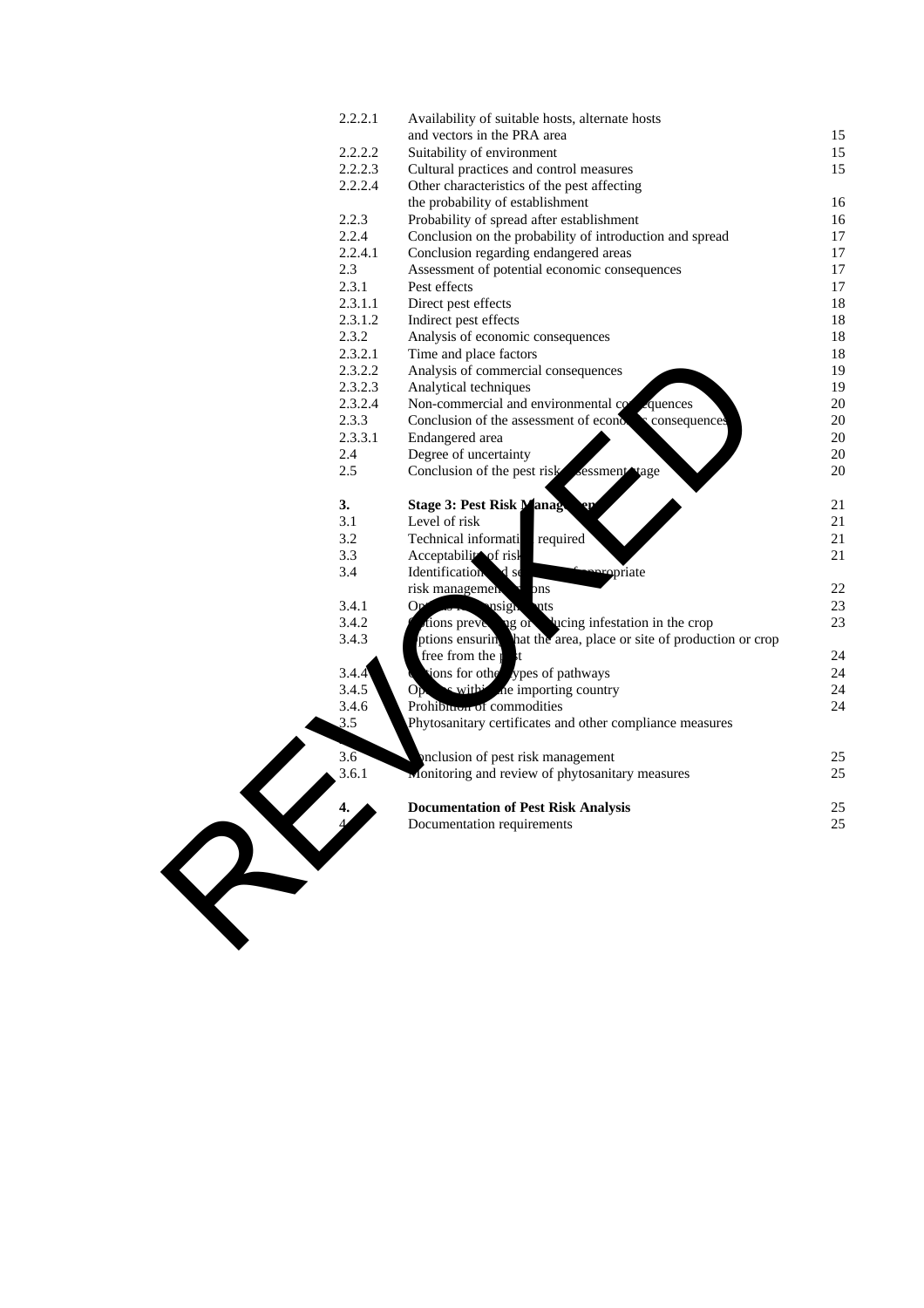## *Endorsement*

International standards for phytosanitary measures are prepared by the Secretariat of the International Plant Protection Convention as part of the United Nations Food and Agriculture Organization's global programme of policy and technical assistance in plant quarantine. This programme makes available to FAO Members and other interested parties these standards, guidelines and recommendations to achieve international harmonization of phytosanitary measures, with the aim to facilitate trade and avoid the use of unjustifiable measures as barriers to trade.

This standard was endorsed by the Interim Commission on Phytosanitary Measures in April 2001.

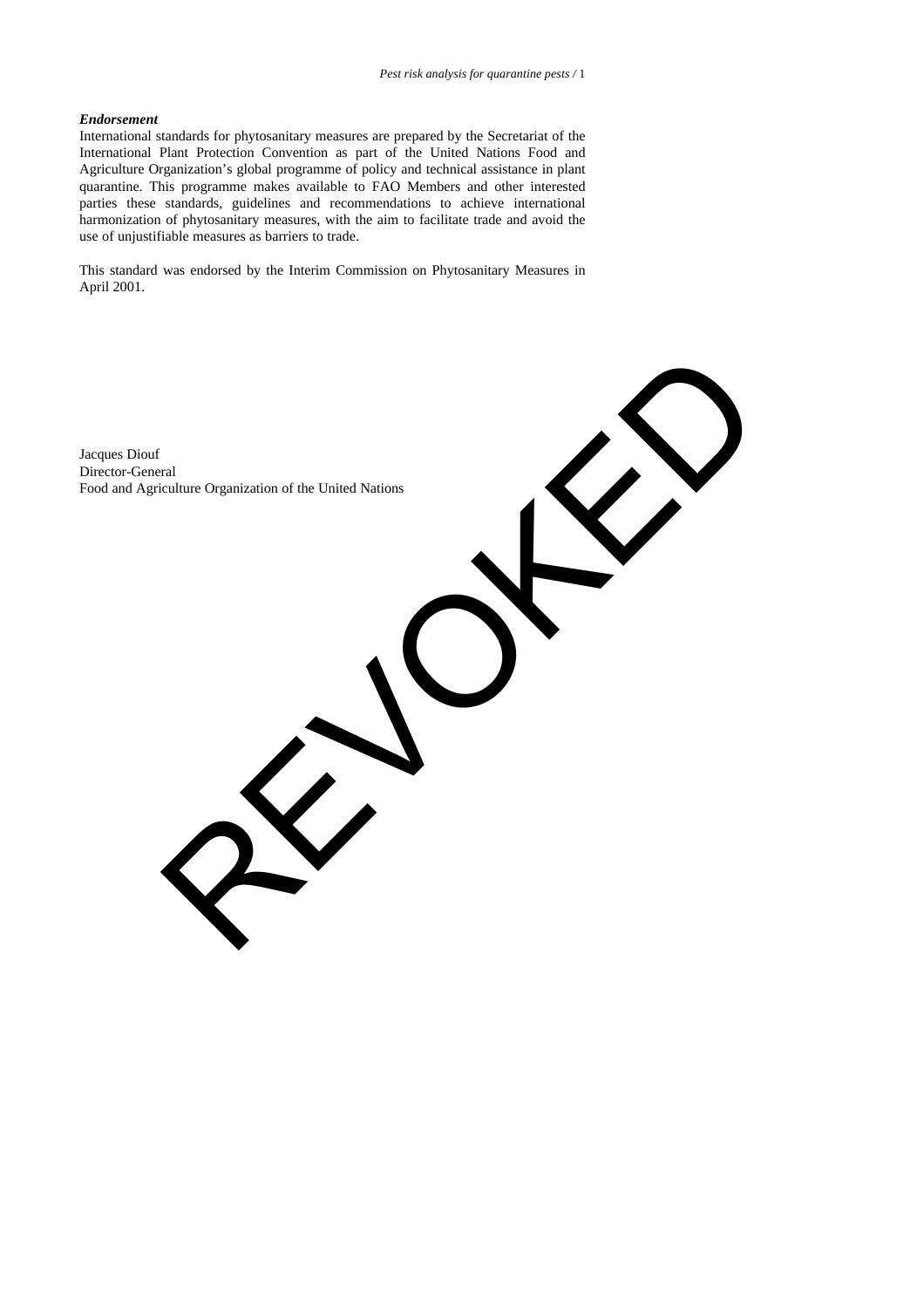# *Application*

International standards for phytosanitary measures (ISPMs) are adopted by contracting parties to the IPPC, and by FAO Members that are not contracting parties, through the Interim Commission on Phytosanitary Measures. ISPMs are the standards, guidelines and recommendations recognized as the basis for phytosanitary measures applied by Members of the World Trade Organization under the Agreement on the Application of Sanitary and Phytosanitary Measures. Non-contracting parties to the IPPC are encouraged to observe these standards.

#### *Review and amendment*

International standards for phytosanitary measures are subject to periodic review and amendment. The next review date for this standard is 2004, or such other date as may be agreed upon by the Commission on Phytosanitary Measures.

Standards will be updated and republished as necessary. Standard holders should ensure that the current edition of this standard is being used. REVOKED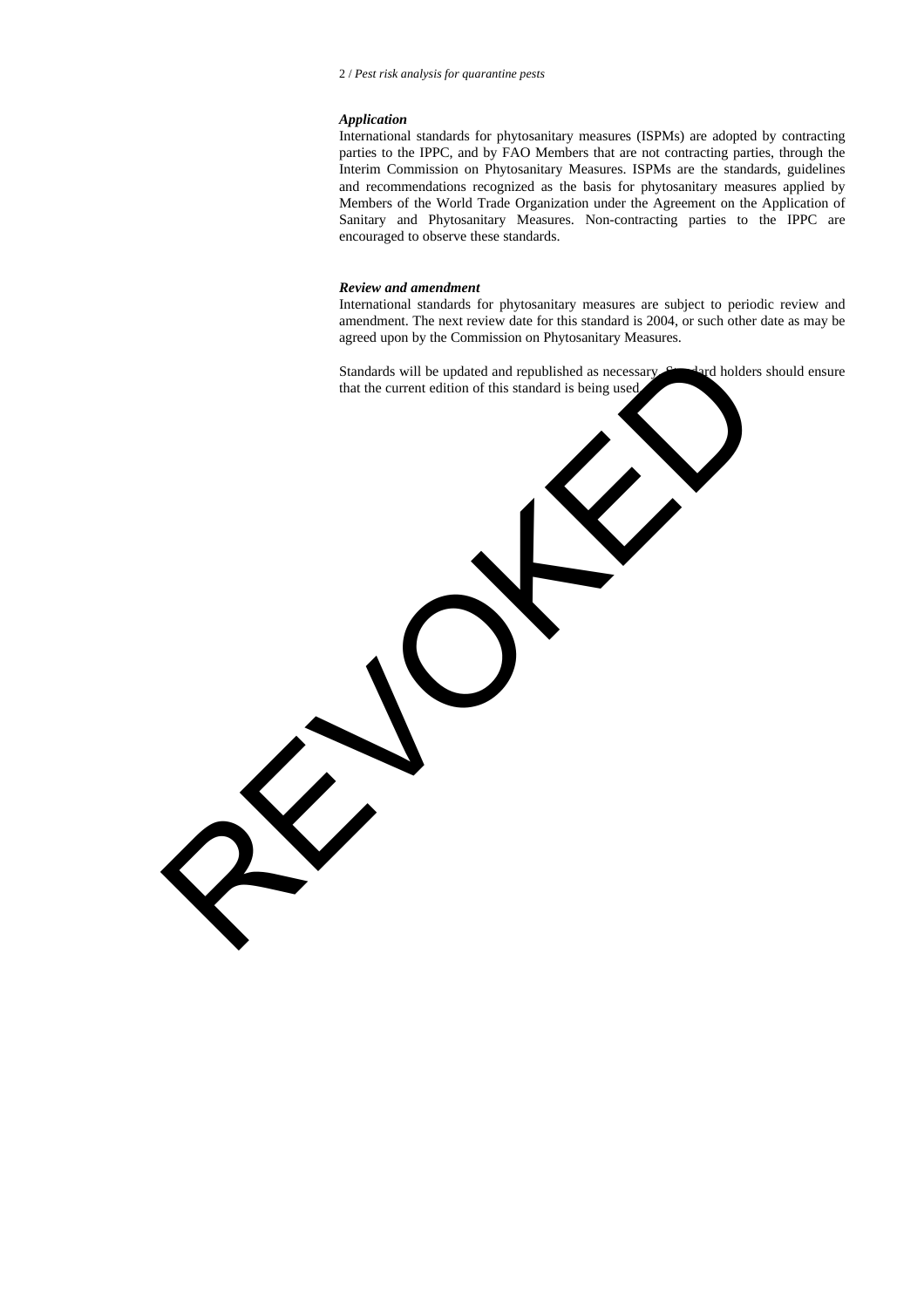REVOKED

# *Distribution*

International standards for phytosanitary measures are distributed by the Secretariat of the International Plant Protection Convention to all FAO Members, plus the Executive/Technical Secretariats of the Regional Plant Protection Organizations:

- Asia and Pacific Plant Protection Commission
- Caribbean Plant Protection Commission
- Comité Regional de Sanidad Vegetal para el Cono Sur
- Comunidad Andina
- European and Mediterranean Plant Protection Organization
- Inter-African Phytosanitary Council
- North American Plant Protection Organization<br>- Organismo Internacional Regional de Sanidad
- Organismo Internacional Regional de Sanidad Agropecuaria
- Pacific Plant Protection Organization.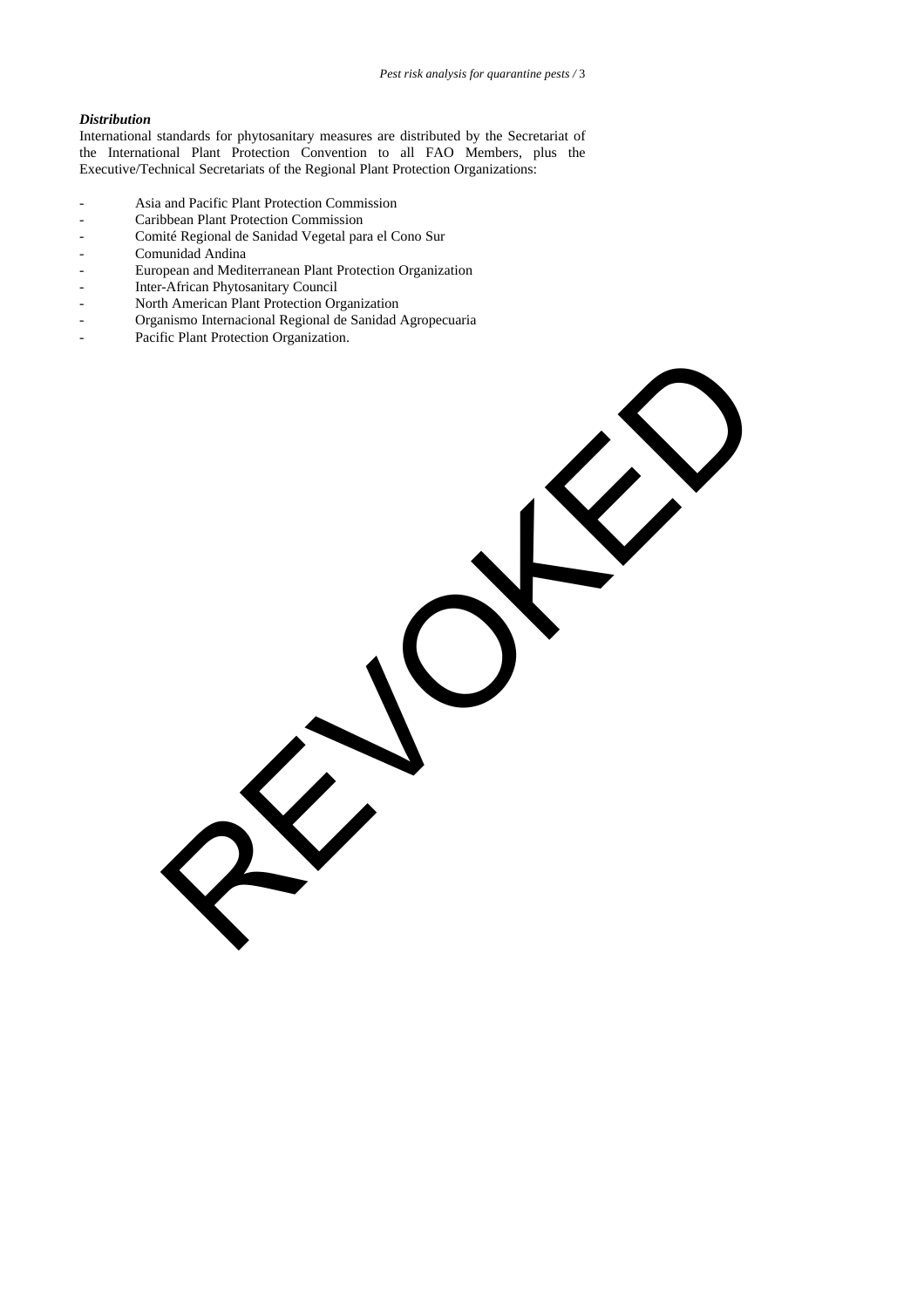# **INTRODUCTION**

# **SCOPE**

The standard provides details for the conduct of pest risk analysis (PRA) to determine if pests are quarantine pests. It describes the integrated processes to be used for risk assessment as well as the selection of risk management options.

#### **REFERENCES**

*Agreement on the Application of Sanitary and Phytosanitary Measures*, 1994. World Trade Organization, Geneva.

*Glossary of phytosanitary terms*, 1999. ISPM Pub. No. 5, FAO, Rome.

*Guidelines for pest risk analysis*, 1996. ISPM Pub. No. 2, FAO, Rome.

*Guidelines for surveillance*, 1998. ISPM Pub. No. 6, FAO

*International Plant Protection Convention*, 1992. FAO, Rome

*New Revised Text of the International Plant Protection Convention*, 1997. FAO, Rome. *Principles of plant quarantine as related to international trade*, 199 ISPM Pub. No. 1, FAO, Rome. Guidelines for pear risk analysis, 1996. ISBN Feb. No. 8, FAG. Rome.<br>
Guidelines for surveillance, 1998. ISBN Feb. No. 6, FAG. Rome.<br> *Revolved Text of the International Plant Protection*<br> *New Revised Text of the Interna* 

*Export Certification System, 1997. ISPM 0. No. 7, FA Rom* 

*Requirements for the establishment of est free* as,  $195$  PM Pub. No. 4, FAO, Rome.

*production sites*, 1999. ISPM Pub. No. 10, F.

*Determination of pest status in a* area, <sup>99</sup> SPM Pub. 0. 8, FAO, Rome. *Requirements for the establishet ent of perfree places of production and pest-free* 

## **DEFINITIONS AND ABBREVIATIONS**

ntry of origin (of a consignment of plant products)

Area An officially defined country, part of a country or all or part of several countries [FAO, 1990; revised FAO, 1999; based on the World Trade 1995; CEPM, 1999; based on the World Trade Organization Agreement on the Application of Sanitary and Phytosanitary Measures]

Commodity A type of plant, plant product or other article being moved for trade or other purpose [FAO, 1990; revised ICPM, 2001]

> A quantity of plants, plant products and/or other articles being moved from one country to another and covered, when required, by a single phytosanitary certificate (a consignment may be composed of one or more commodities or lots) [FAO, 1990; revised ICPM, 2001]

> Country where the plants from which the plant products are derived were grown [FAO, 1990; revised CEPM, 1996; CEPM, 1999]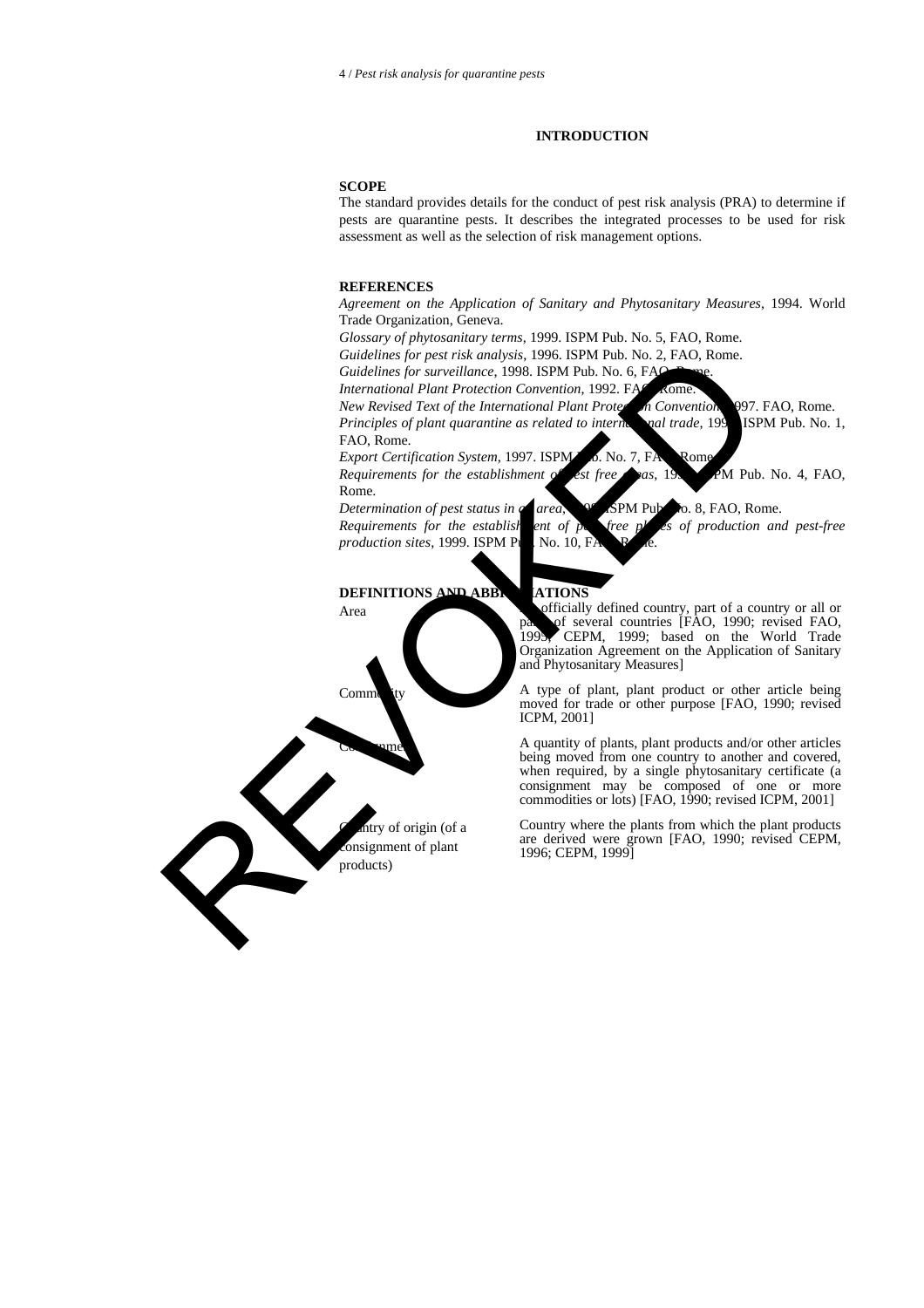Country where the plants were grown [FAO, 1990; revised CEPM, 1996; CEPM, 1999]

Country where the regulated articles were first exposed to contamination by pests [FAO, 1990; revised CEPM, 1996; CEPM, 1999]

Endangered area An area where ecological factors favour the establishment of a pest whose presence in the area will result in economically important loss [FAO, 1990; revised CEPM, 1996; CEPM, 1999]

Entry (of a pest) Movement of a pest into an area where it is not yet present, or present but not widely distributed and being officially controlled [FAO, 1995]

Establishment Perpetuation, for the foreseeable future, of a pest within an area after entry [FAO, 1990; revised FAO, 1995; IPPC, 1997; formerly Established]

Introduction The entry of a pest resulting in its establishment [FAO, 1990; revised FAO, 1995; IPPC, 1997]

Organization

National Plant Protection

Country of origin (of a consignment of plants)

Country of origin (of regulated articles other than plants and plant

products)

IPPC The International Plant Protection Convention, reposited in 1951 with FAO in Rome and as subsequently amended [FAO, 1990; revised 2001] Prepetuation, for the foreseeable fiture, of a pest within<br>an orac after early [EAO, 1993; revised EAO, 1995;<br>The entry of a pest resulting in its established]<br>The International Plant Fredchine Convention,<br>1990; revised EA

Official service established by a government to discharge the functions specified by the IP TFAO. discharge the functions specified by the II 1990; formerly Plant Protection 1990; formerly Plant Protectic Organization (National)]

NPPO National Plant Protection Organization [FeO, 1990; revised ICPM, 2001]

Official Established, authorized performed by a National Plant Protection Organiza on [FAO, 1990] Plant Protection Organiza

Pathway Any means that all ws the entry or speed of a pest<br>
FAO 1990: revised O. L  $[FAO, 1990;$  revised

Pest Any species, strain biotype of plant, animal or pathogen, and injury is to plants or plant products pathogenic and injurious to plants or plant products [FAO, 1990; review FAO, 1995; IPPC, 1997]

Pest categorization The process for determining whether a pest has or has process for the characteristics of a quarantine pest or those of a In the characteristics of a quarantine pest or those of a gulateristics of a quarantine pest  $[ISBN \text{ Pub. No. } 11, 2001]$ on-quarantine pest [ISPM Pub. No. 11, 2001]

Pest free area An area in which a specific pest does not occur as den a varied v scientific evidence and in which, scientific evidence and in which, where a priate, this condition is being officially<br>maintaine [FAO, 1995]  $[FAO, 1995]$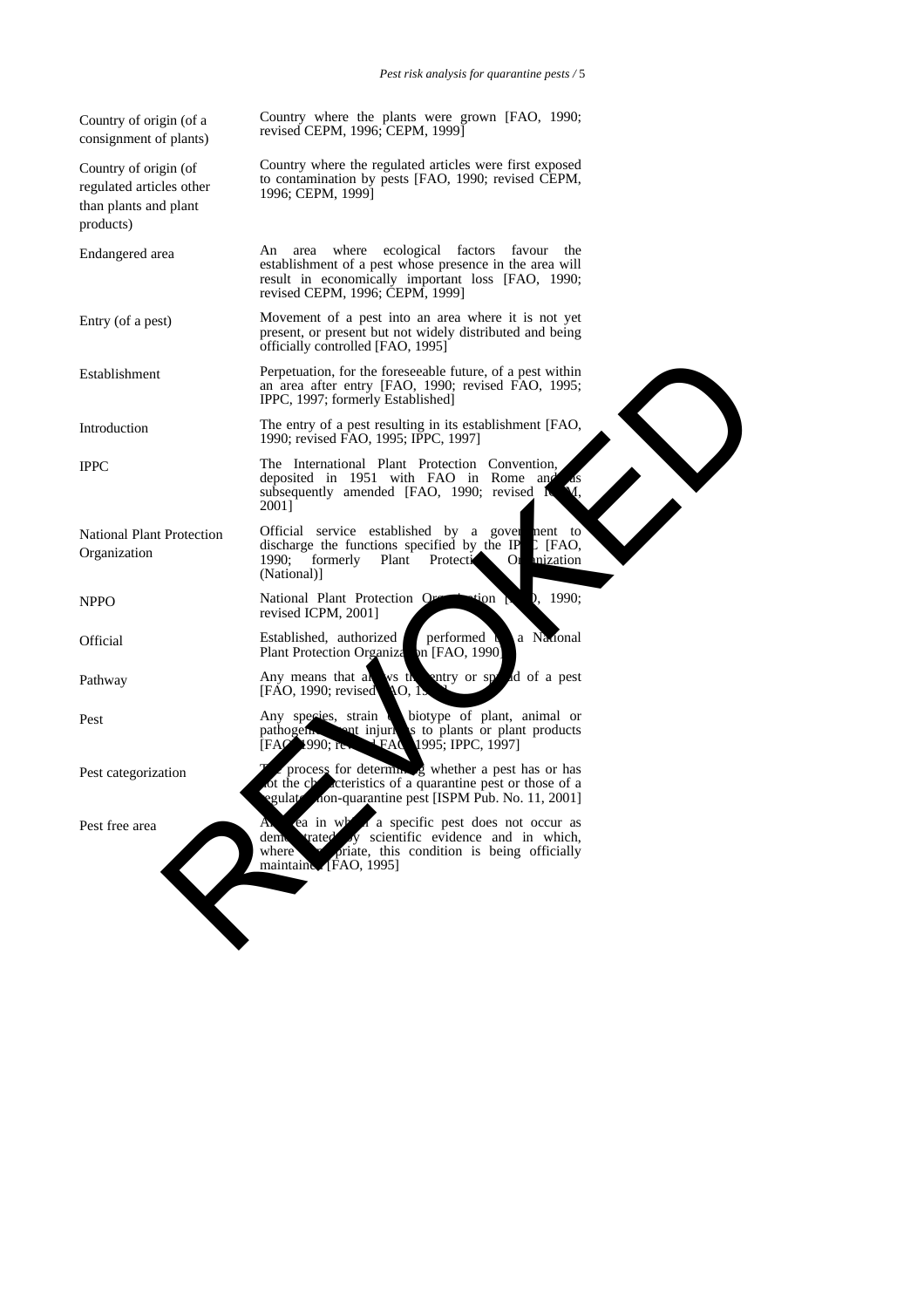|   | Pest free production site                          | A defined portion of a place of production in which a<br>specific pest does not occur as demonstrated by<br>scientific evidence and in which, where appropriate, this<br>condition is being officially maintained for a defined<br>period and that is managed as a separate unit in the<br>same way as a pest free place of production [ISPM Pub.<br>No. 10, 1999] |
|---|----------------------------------------------------|--------------------------------------------------------------------------------------------------------------------------------------------------------------------------------------------------------------------------------------------------------------------------------------------------------------------------------------------------------------------|
|   | Pest risk analysis                                 | The process of evaluating biological or other scientific<br>and economic evidence to determine whether a pest<br>should be regulated and the strength of any<br>phytosanitary measures to be taken against it [FAO,<br>1995; revised IPPC, 1997]                                                                                                                   |
|   | Pest risk assessment<br>(for quarantine pests)     | Evaluation of the probability of the introduction and<br>spread of a pest and of the associated potential<br>economic consequences [FAO, 1995; revised ISPM Pub.<br>No. 11, 2001]                                                                                                                                                                                  |
|   | Pest risk management<br>(for quarantine pests)     | Evaluation and selection<br>some to reduce the risk of<br>introduction and spree of a perfect of AO, 1995; revised ISPM Pub. No. 11 01]                                                                                                                                                                                                                            |
|   | Phytosanitary certificate                          | fter the mode certificates of the<br>Certificate patterned<br>IPPC [FAO 90]                                                                                                                                                                                                                                                                                        |
|   | Phytosanitary measure                              | ation, regulation of all procedure having<br>Any leg<br>the process to provide the international of pests process and process process of pests process and the set of the set of the set of the set of the set of the set of the set of the set of the set of the set of the set of th                                                                             |
|   | Phytosanitary regulation                           | ficial rules prevent controller introduction and/or spread of arantine property limit the economic impact of<br>gulated non-qualities pests, including establishment<br>procedures for phytosanitary certification [FAO,<br>AO, 1995; CEPM, 1999; ICPM, 2001]                                                                                                      |
|   | Post-entry qua                                     | arantine applied to a consignment after entry [FAO,                                                                                                                                                                                                                                                                                                                |
|   | PRA area                                           | Area in relation to which a pest risk analysis is<br>conducted [FAO, 1995]                                                                                                                                                                                                                                                                                         |
|   | Prohib<br>on                                       | A phytosanitary regulation forbidding the importation or<br>movement of specified pests or commodities [FAO,<br>1990; revised FAO, 1995]                                                                                                                                                                                                                           |
|   | rantine<br>est                                     | A pest of potential economic importance to the area<br>endangered thereby and not yet present there, or present<br>but not widely distributed and being officially controlled<br>[FAO, 1990; revised FAO, 1995; IPPC, 1997]                                                                                                                                        |
|   | Regional Plant Protection<br>$\alpha$<br>anization | An intergovernmental organization with the functions<br>laid down by Article IX of the IPPC [FAO, 1990;<br>revised FAO, 1995; CEPM, 1999; formerly Plant<br>Protection Organization (Regional)]                                                                                                                                                                    |
| R |                                                    |                                                                                                                                                                                                                                                                                                                                                                    |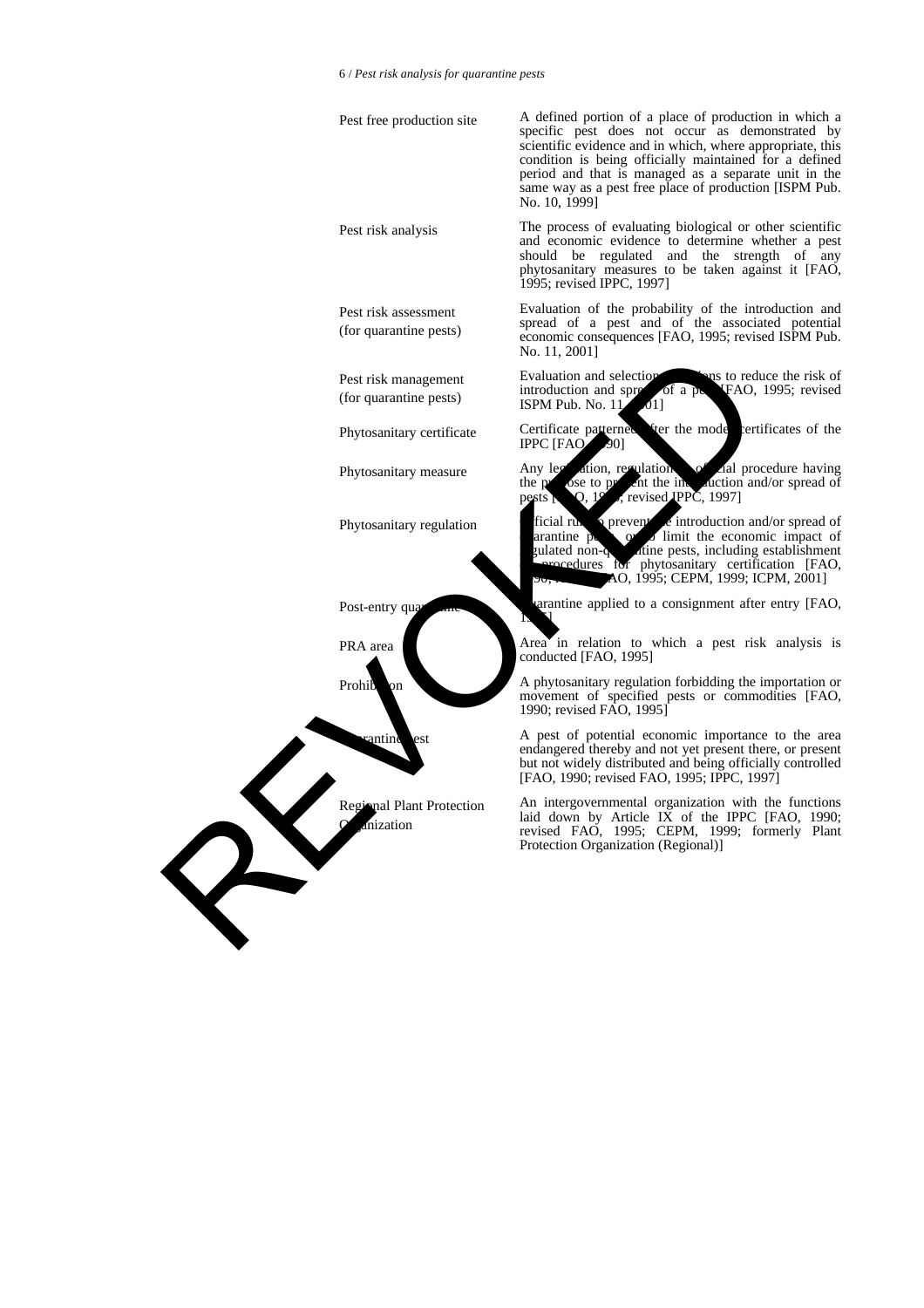RPPO Regional Plant Protection Organization [FAO, 1990; revised ICPM, 2001]

Spread Expansion of the geographical distribution of a pest within an area [FAO, 1995]

REVOKED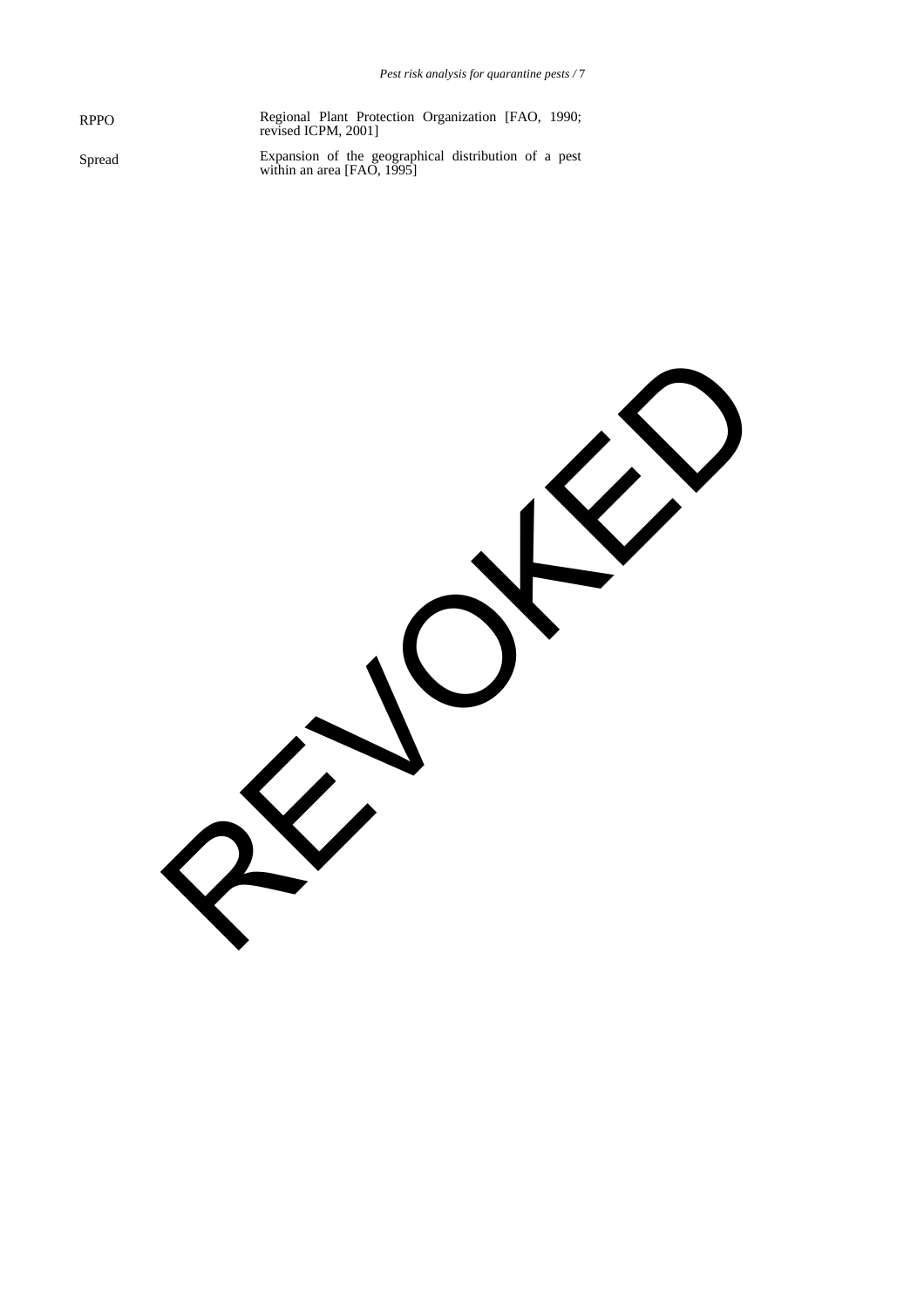# **OUTLINE OF REQUIREMENTS**

The objectives of a PRA are, for a specified area, to identify pests and/or pathways of quarantine concern and evaluate their risk, to identify endangered areas, and, if appropriate, to identify risk management options. Pest risk analysis (PRA) for quarantine pests follows a process defined by three stages:

Stage 1 (initiating the process) involves identifying the pest(s) and pathways that are of quarantine concern and should be considered for risk analysis in relation to the identified PRA area.

Stage 2 (risk assessment) begins with the categorization of individual pests to determine whether the criteria for a quarantine pest are satisfied. Risk assessment continues with an evaluation of the probability of pest entry, establishment, and spread, and of their potential economic consequences.

Stage 3 (risk management) involves identifying management options for reducing the risks identified at stage 2. These are evaluated for each equilibrium values in the interval end in the equilibrium of the equilibrium of the equilibrium of the equilibrium of the equilibrium of the equilibrium of the equi order to select those that are appropriate. REVOKED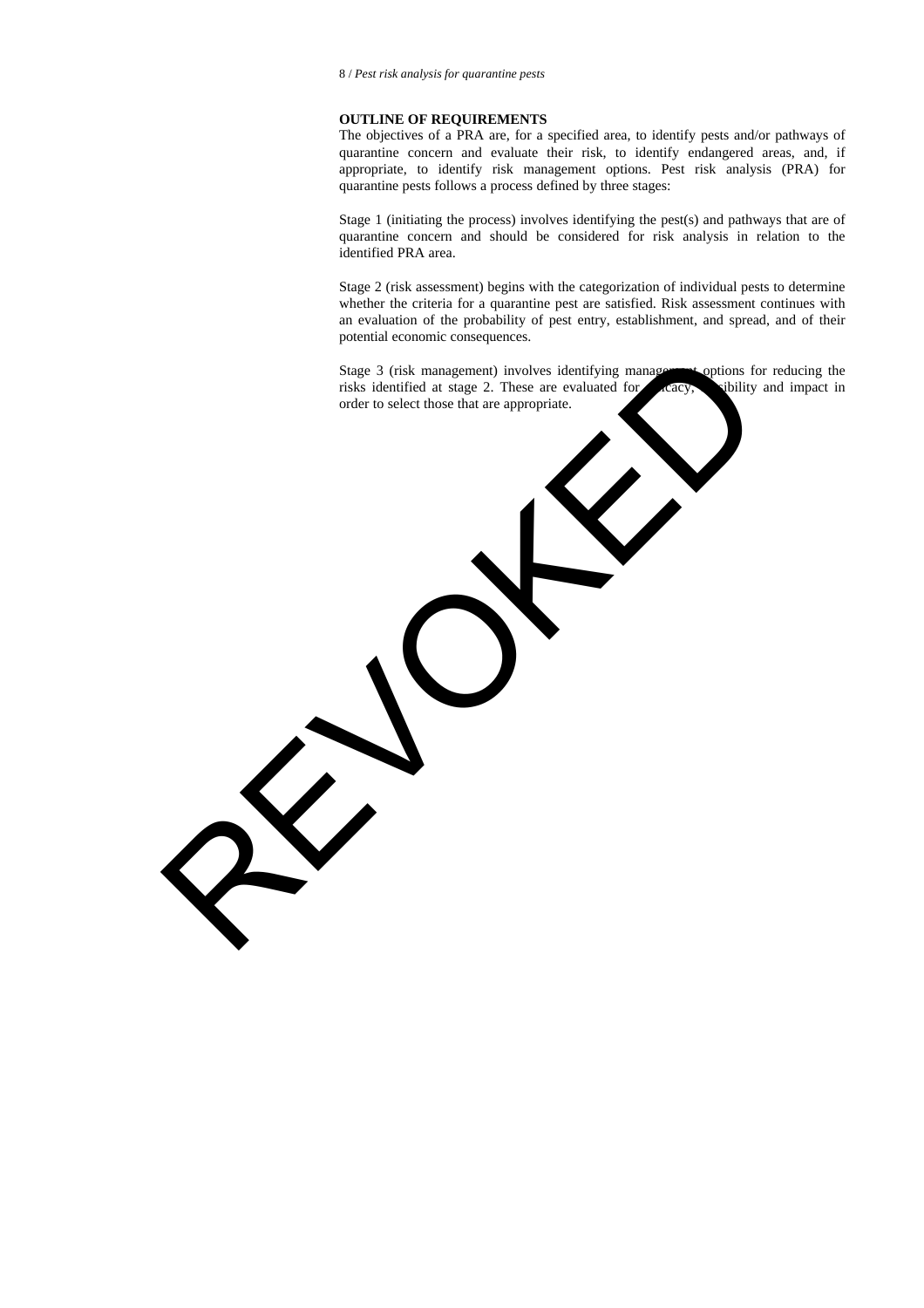# **PEST RISK ANALYSIS FOR QUARANTINE PESTS**

#### **1. Stage 1: Initiation**

The aim of the initiation stage is to identify the pest(s) and pathways which are of quarantine concern and should be considered for risk analysis in relation to the identified PRA area.

# **1.1 Initiation points**

The PRA process may be initiated as a result of:

- the identification of a pathway that presents a potential pest hazard
- the identification of a pest that may require phytosanitary measures
- the review or revision of phytosanitary policies and priorities.

# **1.1.1 PRA initiated by the identification of a pathway**

The need for a new or revised PRA of a specific pathway may arise in the following situations:

- international trade is initiated in a commodity not previously imported into the country (usually a plant or plant product, including genetically altered plants) or a commodity from a new area or new country of origin
- new plant species are imported for selection and scientific res purposes
- $\alpha$  pathway other than commodity import is identified (natural sp packing material, mail, garbage, passenger baggage, etc.).

A list of pests likely to be associated with the pathway  $(g, g, \text{car} \cdot d)$  by the commodity) may be generated by any combination  $\delta$ . If ic databases, scientific and other literature, or expert consultation. It is refer to prioritize the listing, based on expert judgement of disk ution and types of pests. If no potential quarantine pests are dentified as likely follow the pathway, the PRA may stop at this point. matter for the total matter of a particular computation of a particular control of a particular tend of a particular in a commodity not previously imported into the country (usually a plant or plant of plant product, incl

#### **1.1.2 PRA initiated by the identification of a periodical**

A requirement for a new or revised PRA  $\alpha$  a specific pest  $\alpha$  arise in the following situations:

- an emergency arises discovery an established infestation or an outbreak of a new pest with  $PRA$  a
- an emergency are on interception of a new pest on an imported
- commodity<br>a new peg  $sk$  is identified by scientific research
- $a$  pest is introduced  $\alpha$  an area
- eported be more and aging in an area other than in its area of
- $\frac{1}{2}$ in pest is reatedly in the pted
- a request a made to import an organism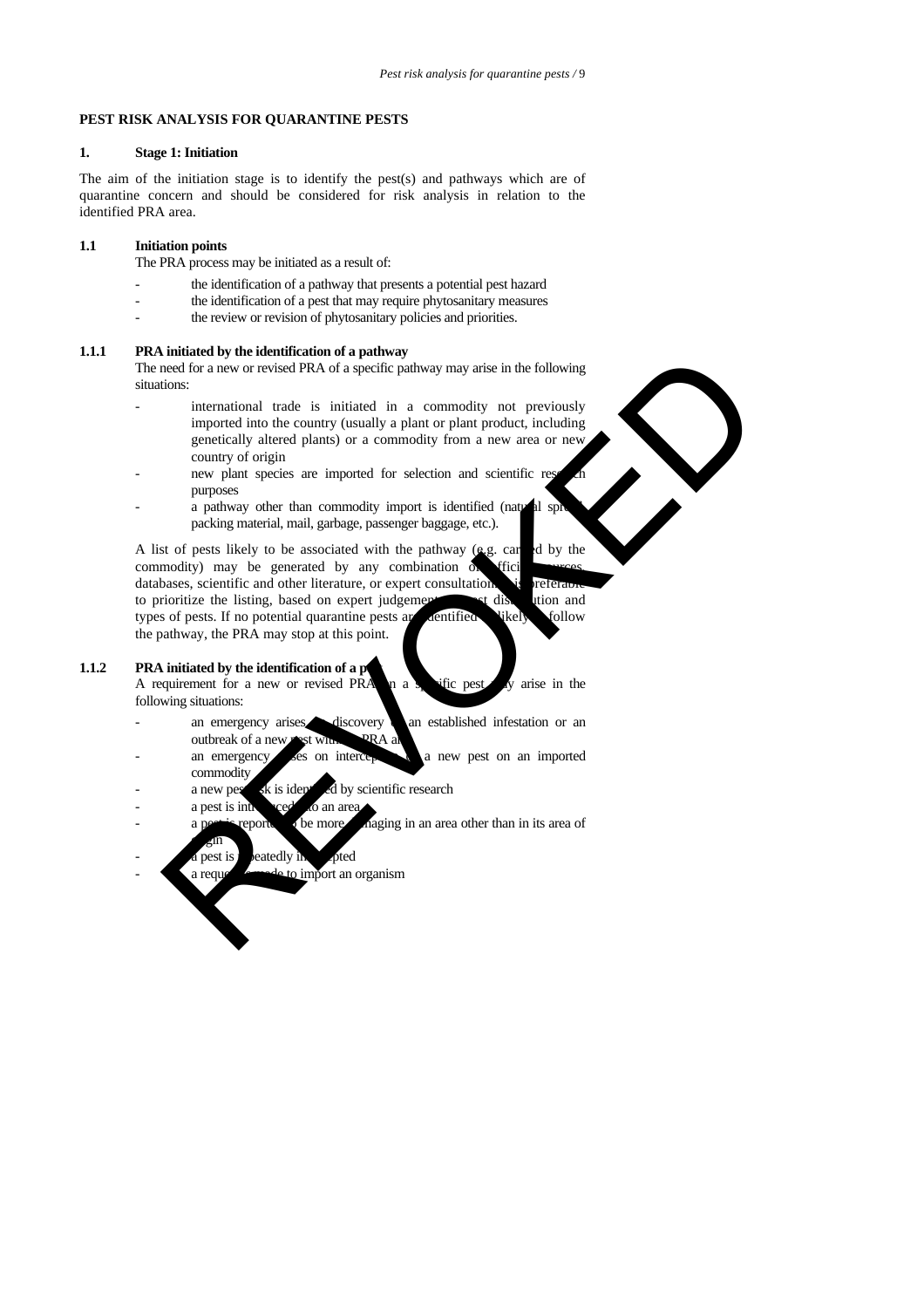- an organism is identified as a vector for other pests
- an organism is genetically altered in a way which clearly identifies its potential as a plant pest.

# **1.1.3 PRA initiated by the review or revision of a policy**

A requirement for a new or revised PRA originating from policy concerns will most frequently arise in the following situations:

- a national decision is taken to review phytosanitary regulations, requirements or operations
- a proposal made by another country or by an international organization (RPPO, FAO) is reviewed
- a new treatment or loss of a treatment system, a new process, or new information impacts on an earlier decision
- a dispute arises on phytosanitary measures
- the phytosanitary situation in a country changes, a new country is created, or political boundaries have changed.

# **1.2 Identification of PRA area**

The PRA area should be defined as precisely as possible in order to identify the area for which information is

# **1.3 Information**<br>Information gathering is an

ial element of all stages of PRA. It is important at the initiation stage in  $\alpha$  ler to clarify the identity of the pest(s), its/their present distribution and association with host plants, almodities, etc. Other information will be gathered as required to reach necessary decisions as the PRA continues.

Information for  $R$  may come from a variety of sources. The provision of official information regarding is status is an obligation under the IPPC (Art. VIII.1c)  $facil$   $\overline{c}$  arby of  $\overline{c}$  ial contact points (Art. VIII.2).

#### **1.3.1 P** vious PRA

A leck should also  $\overline{e}$  made as to whether pathways, pests or policies have already been ubjected to  $t$  PRA process, either nationally or internationally. If a PRA  $\mathbf{x}$  ists,  $\mathbf{x}$  should be checked as circumstances and information may have anged. The possibility of using a PRA from a similar pathway or pest, that may tly or entirely replace the need for a new PRA, should also be investigated. the physicalitation situation in a country changes, a new correspondent behind to the signal the set of the signal the defined as particular to the signal of the signal of the signal of the signal of the signal of the sign

#### **1.4 Conclusion of initiation**

At the end of Stage 1, the initiation point, the pests and pathways of concern and the PRA area will have been identified. Relevant information has been collected and pests have been identified as possible candidates for phytosanitary measures, either individually or in association with a pathway.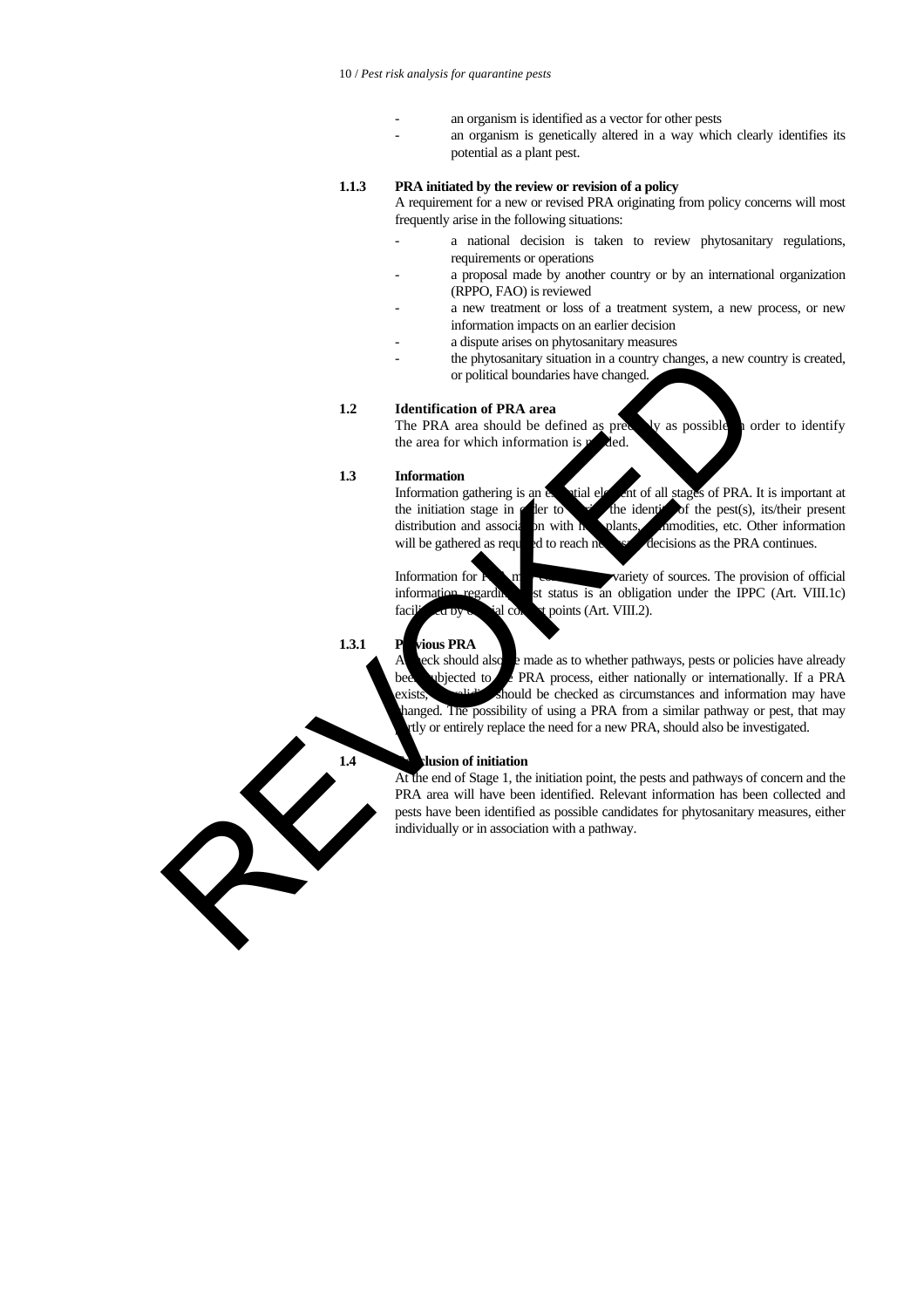# **2. Stage 2: Pest Risk Assessment**

The process for pest risk assessment can be broadly divided into three interrelated steps:

- pest categorization
- assessment of the probability of introduction and spread
- assessment of potential economic consequences (including environmental impacts).

In most cases, these steps will be applied sequentially in a PRA but it is not essential to follow a particular sequence. Pest risk assessment needs to be only as complex as is technically justified by the circumstances. This standard allows a specific PRA to be judged against the principles of necessity, minimal impact, transparency, equivalence, risk analysis, managed risk and non-discrimination set out in ISPM Pub. No. 1: *Principles of plant quarantine as related to international trade* (FAO, 1995).

#### **2.1 Pest categorization**

At the outset, it may not be clear which pest(s) identified in Stage 1 require a PRA. The categorization process examines for each pest whether the criteria in the definition for a quarantine pest are satisfied.

In the evaluation of a pathway associated with a commodity, a number of individual PRAs may be necessary for the various pests potentially associated with the pathway. The opportunity to eliminate an organism or organisms from consideration before in-depth examination is undertaken is a valuable characteristic of the categorization process. e ousse, it may not be clear which pestoy identified in Stage 1 require a<br>
consect, it may not be clear which pest whether the criteria in<br>
Le categorization process examines for each pest whether the criteria in<br>
definiti

An advantage of pest categorization is that it can be done with relatively little information, however information should be sufficient to adequately  $c$  y out the categorization.

# **2.1.1 Elements of categorization**

The categorization of a pest as a quarantine per include the lowing primary elements:

- identity of the pest
- presence or absence in the PRA rea
- regulatory status
- potential for establishment and sprad in  $\overline{P}$
- potential for economic consequences (including environmental consequences) in the PRA are

#### **2.1.1.1 Identity of pest**

The identity of the  $\mu$  show be clearly defined to ensure that the assessment is being performed on a distinct or dism, and that biological and other information  $\frac{1}{\sqrt{2}}$  is the assessment in the organism in question. If this is not possible because the causal agent of particular symptoms has not yet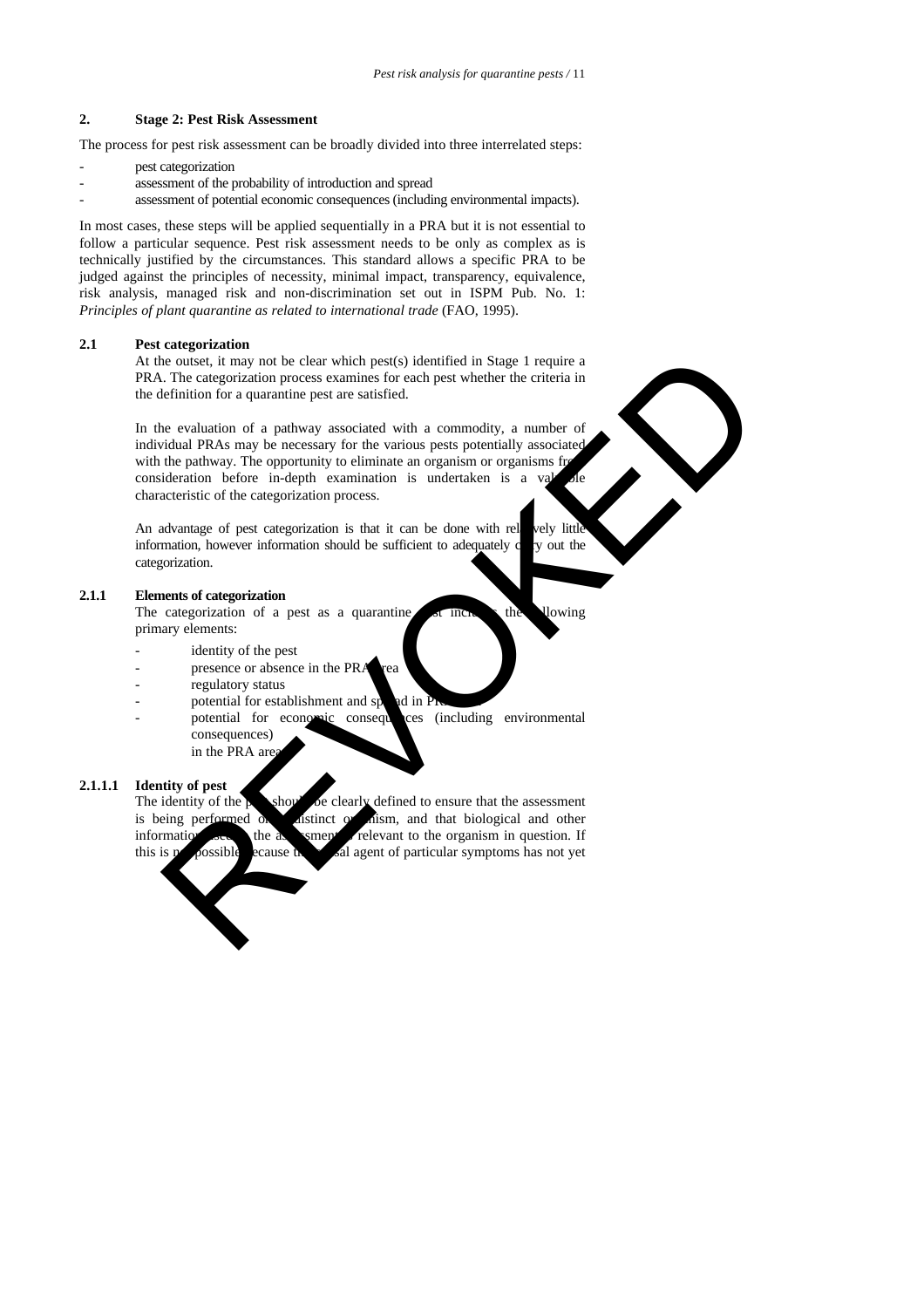been fully identified, then it should have been shown to produce consistent symptoms and to be transmissible.

The taxonomic unit for the pest is generally species. The use of a higher or lower taxonomic level should be supported by scientifically sound rationale. In the case of levels below the species, this should include evidence demonstrating that factors such as differences in virulence, host range or vector relationships are significant enough to affect phytosanitary status.

In cases where a vector is involved, the vector may also be considered a pest to the extent that it is associated with the causal organism and is required for transmission of the pest.

# **2.1.1.2 Presence or absence in PRA area**

The pest should be absent from all or a defined part of the PRA area.

## **2.1.1.3 Regulatory status**

a

If the pest is present but not widely distributed in the  $\bf{R}$  area, it should be under official control or expected to be  $\mathbf{u}$  or official control in the near future.

# **2.1.1.4** Potential for establishment and spread in Property area

Evidence should be available to support the conclusion that the pest could become established or spread in the  $\overrightarrow{AB}$  area. The PRA area should have ecological/climatic conditions  $\mathbf{r}$  in  $\mathbf{r}$  in the suitable ecological/climatic conditions for the establishment d spread the pest and where relevant, host species (or near relatives), all nate hosts v or should be present in the PRA nate hosts  $\sqrt{v}$  or should be present in the PRA area.

# **2.1.1.5 Potential for economic consequences in PRA area**

There show the clear indications that the pest is likely to have an unacceptable economic vact (including environmental impact) in the PRA

# **2.1.2 Co** usion of pest categorization

If it has been determined that the pest has the potential to be a quarantine pest, the PRA process should continue. If a pest does not fulfil all of the criteria for quarantine pest, the PRA process for that pest may stop. In the absence of icient information, the uncertainties should be identified and the PRA process d continue.

# **2.2 Assessment of the probability of introduction and spread**

Pest introduction is comprised of both entry and establishment. Assessing the probability of introduction requires an analysis of each of the pathways with which a pest may be associated from its origin to its establishment in the PRA area. In a PRA initiated by a specific pathway (usually an imported commodity), the probability of pest entry is evaluated for the pathway in

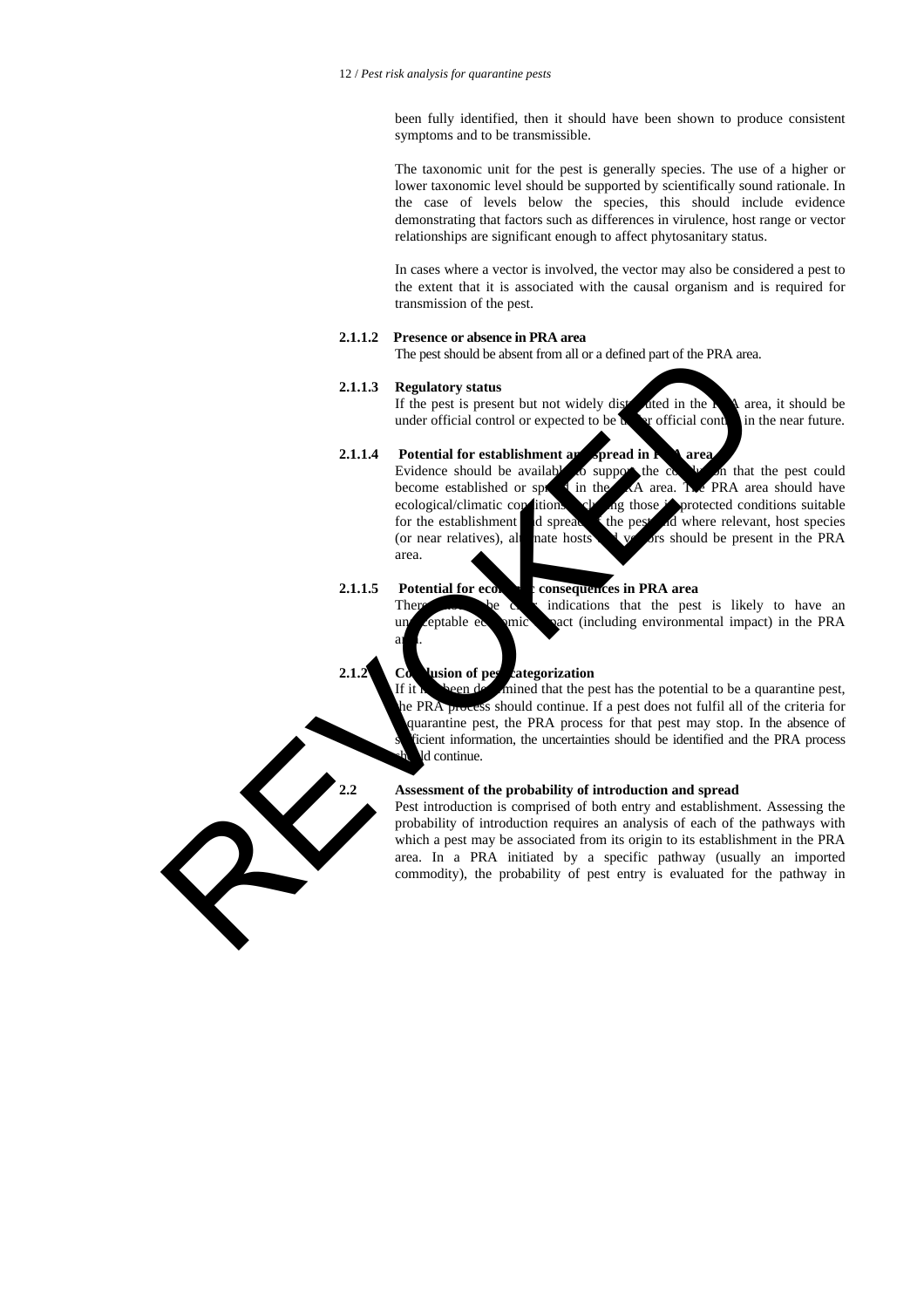question. The probabilities for pest entry associated with other pathways need to be investigated as well.

For risk analyses that have been initiated for a specific pest, with no particular commodity or pathway under consideration, the potential of all probable pathways should be considered.

The assessment of probability of spread is based primarily on biological considerations similar to those for entry and establishment.

# **2.2.1 Probability of entry of a pest**

The probability of entry of a pest depends on the pathways from the exporting country to the destination, and the frequency and quantity of pests associated with them. The higher the number of pathways, the greater the probability of the pest entering the PRA area.

Documented pathways for the pest to enter new areas should be noted. Potential pathways, which may not currently exist, should be assessed. Pest interception data may provide evidence of the ability of a pest to be associated with a pathway and to survive in transport or storage.

# **2.2.1.1 Identification of pathways for a PRA initiated by a pest**

All relevant pathways should be considered. They can be identified principally in relation to the geographical distribution and host range of the Consignments of plants and plant products moving in international trade are the principal pathways of concern and existing patterns of such trade will, to a substantial extent, determine which pathways are relevant. Other pathways such as other types of commodities, packing materials, persons, material, material, material,  $\frac{1}{2}$ , material, material,  $\frac{1}{2}$  $convevances$  and the exchange of scientific material should be posidered where appropriate. Entry by natural means should  $\sim$  essed, as natural spread is likely to reduce the effectiveness of physicanitary measures. is a method particular the past to enter new areas should be noted.<br>
method particular particular particular particular particular particular and may provide evidence of the ability of a pest to be associated<br>
a particular

# **2.2.1.2** Probability of the pest being associated with the pathway at origin

The probability of the pest being associated, spatially or temporally, with the pathway at origin should be estimated. Factors to

- prevalence of the pest in the source  $\Gamma$
- $\alpha$  occurrence of the pest  $\alpha$  life-stage that would be associated with commodities, co
- volume and frequency of movement along the pathway
- seasonal tij
- pest management, cultural and commercial procedures applied at the place of original plant protection products, handling, ading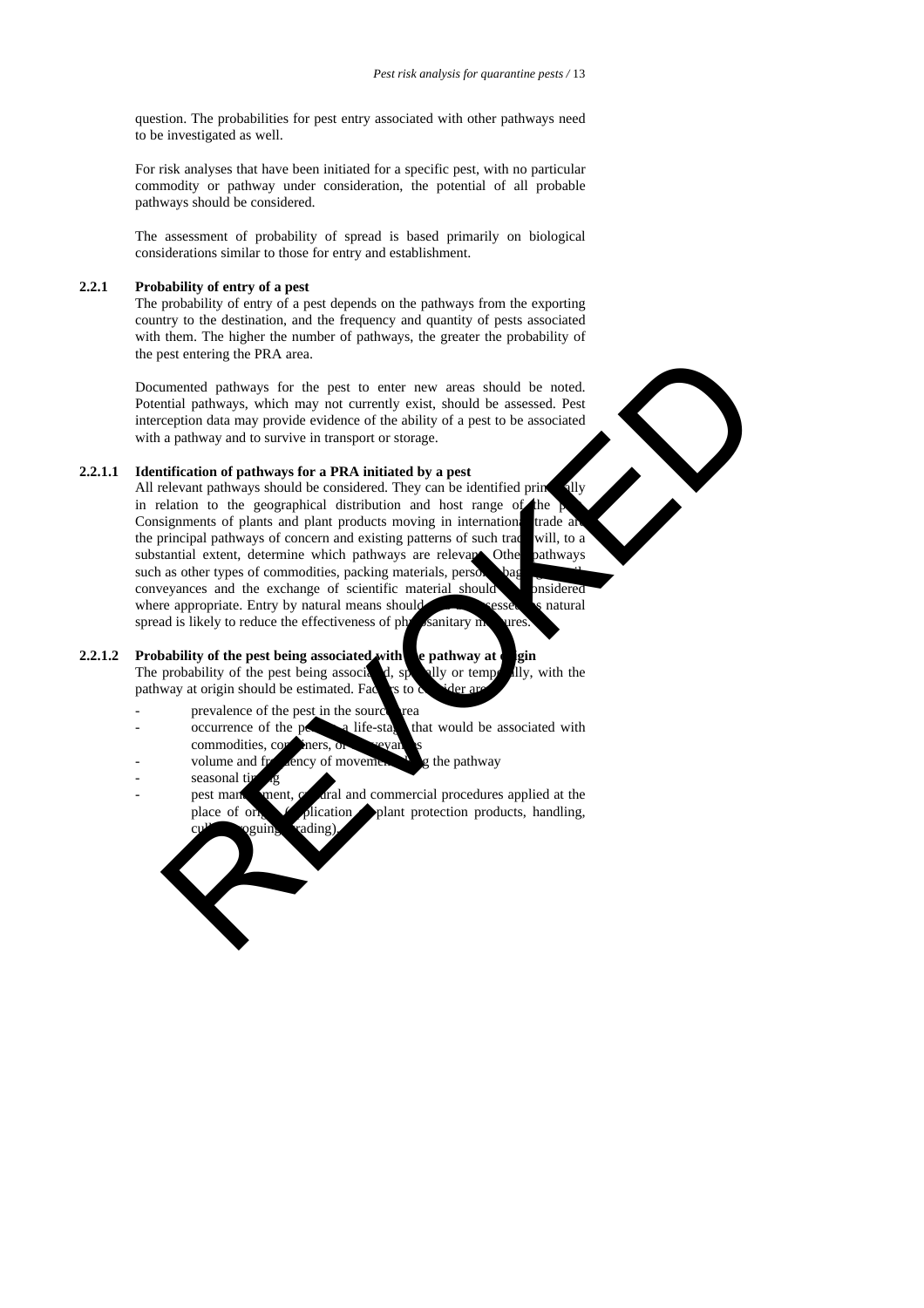#### **2.2.1.3 Probability of survival during transport or storage** Examples of factors to consider are:

- speed and conditions of transport and duration of the life cycle of the pest in relation to time in transport and storage
- vulnerability of the life-stages during transport or storage
	- prevalence of pest likely to be associated with a consignment
- commercial procedures (e.g. refrigeration) applied to consignments in the country of origin, country of destination, or in transport or storage.

#### **2.2.1.4 Probability of pest surviving existing pest management procedures**

Existing pest management procedures (including phytosanitary procedures) applied to consignments against other pests from origin to end-use, should be evaluated for effectiveness against the pest in question. The probability that the pest will go undetected during inspection or survive other existing phytosanitary procedures should be estimated.

#### **2.2.1.5** Probability of transfer to a suitable h

Factors to consider are:

- dispersal mechanisms, including vectors to allow movement from the pathway to a suitable<br>whether the imposite
- d commodity is to sent to a few or many destination points  $\mathbf{h}$  be PRA area
- proximity of atry, transition and destination points to suitable hosts
- $\times$  time of year which importance
	- intended use of the commodity (e.g. for planting, processing and consumption
	- risks from by-products and waste.

Some  $\begin{array}{c} \text{asso} \\ \text{de.} \end{array}$  associated with a much higher probability of introduction (e.g. processing). The probability associated with  $(e, g)$ lanting) that other (e.g. processing). The probability associated with any growth, processing, or disposal of the commodity in the vicinity of suitable should also be considered.

# **2.2.2 Probabilishment**

order to estimate the probability of establishment of a pest, reliable biological formation (life cycle, host range, epidemiology, survival etc.) should be obtained In the areas where the pest currently occurs. The situation in the PRA area can be compared with that in the areas where it currently occurs (taking account of protected environments such as glass- or greenhouses) and expert judgement used to assess the probability of establishment. Case histories concerning comparable pests can be considered. Examples of the factors to consider are: the pest will go undetected during inspection or survive<br>phytosminity procedures should be estimated to a survive<br>example. The considerate:<br>
<br>
Pactors to consider are:<br>
<br>
Factors to consider are:<br>
<br>
Factors to consider are

- availability, quantity and distribution of hosts in the PRA area
	- environmental suitability in the PRA area
	- potential for adaptation of the pest
	- reproductive strategy of the pest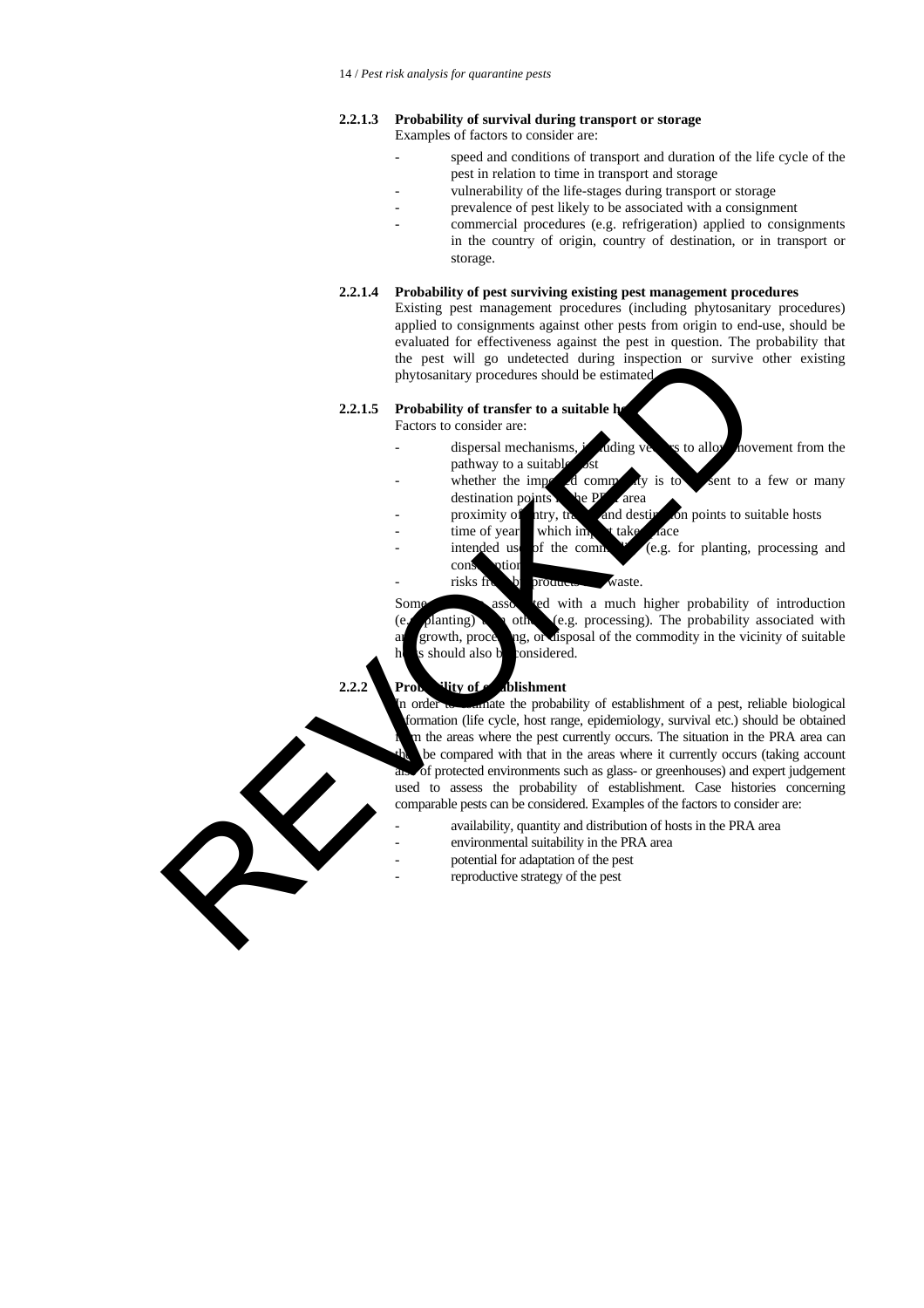- method of pest survival
- cultural practices and control measures.

In considering probability of establishment, it should be noted that a transient pest (see ISPM Pub. No. 8: *Determination of pest status in an area*) may not be able to establish in the PRA area (e.g. because of unsuitable climatic conditions) but could still have unacceptable economic consequences (see IPPC Art. VII.3).

## **2.2.2.1 Availability of suitable hosts, alternate hosts and vectors in the PRA area** Factors to consider are:

- whether hosts and alternate hosts are present and how abundant or widely distributed they may be
- whether hosts and alternate hosts occur within sufficient geographic proximity to allow the pest to complete its life cycle
- whether there are other plant species, which could prove to be suitable hosts in the absence of the usual host species
- whether a vector, if needed for dispersal of the pest, is already present in the PRA area or likely to be introduced
- whether another vector species occurs in the PRA area.

The taxonomic level at which hosts are considered should normally be "species". The use of higher or lower taxonomic levels should be justify by scientifically sound rationale.

# **2.2.2.2 Suitability of environment**

Factors in the environment (e.g. suitability of climate, soil, pes and host competition) that are critical to the development of the  $\vec{p}$ applicable its vector, and to their ability to survive periods of  $\frac{1}{2}$  the conduction of complete their life cycles, should be identified and complete their life cycles, should be identified. It is a environment is likely to have different effects  $\Delta$  the pest, its host and its vector. This needs to be recognized in determing whether the interaction between these organisms in the area of origin is naintained in the PRA area to the benefit or detriment of the pest.  $T$  probability of establishment in a protected environment, e.g. in glasshouses, hould a be conserved. proximity to anow the pest to complete its lie cycle<br>whether there are other plant species, which could prove to be<br>whether a vector, if predded for dispersal of the pest, is already<br>whether an vector, if predded for dispe

Climatic modelling systems  $\mathbf{p}$  be used compare climatic data on the known distribution of a pest with  $\mathbf{r}$  in the P $\mathbf{r}$  area.

#### **2.2.2.3 Cultural practices and control measures**

Where applicable,  $\epsilon$  ctices employed during the cultivation/production of the host crops should be supported to determine if there are differences in such practices between the Area and Corigin of the pest that may influence the **R** area and the origin of the pest that may influence its ability

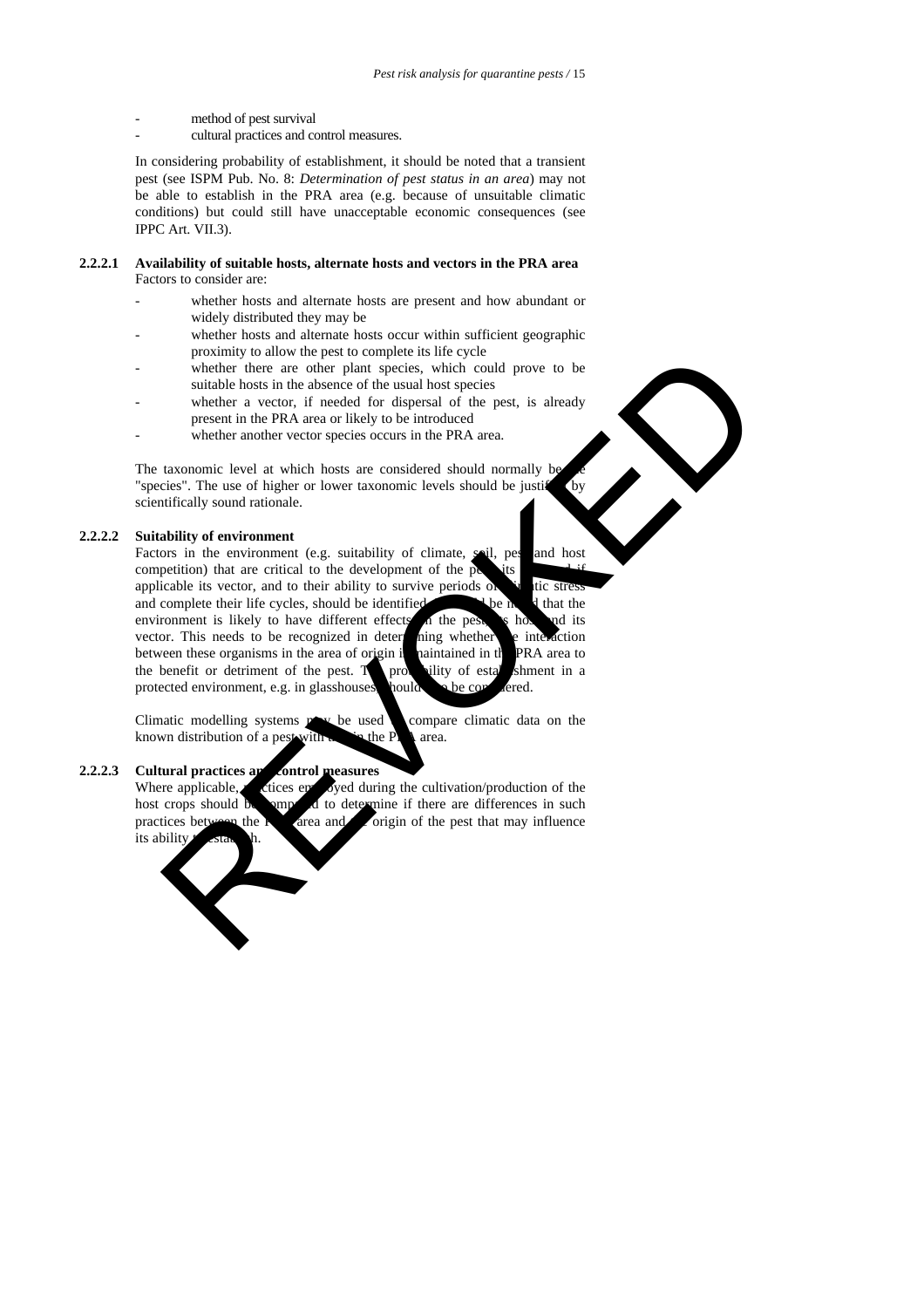Pest control programs or natural enemies already in the PRA area which reduce the probability of establishment may be considered. Pests for which control is not feasible should be considered to present a greater risk than those for which treatment is easily accomplished. The availability (or lack) of suitable methods for eradication should also be considered.

# **2.2.2.4 Other characteristics of the pest affecting the probability of establishment** These include:

- *Reproductive strategy of the pests and method of pest survival* Characteristics, which enable the pest to reproduce effectively in the new environment, such as parthenogenesis/self-crossing, duration of the life cycle, number of generations per year, resting stage etc., should be identified.
- *Genetic adaptability* Whether the species is polymorphic and the degree to which the pest has demonstrated the ability to adapt to conditions like those in the PRA  $ul$ d be considered, e.g., host-specific races or races adapted to a wide ange of habitats or to new hosts. This genotypic  $\alpha$  phenotypic) was ability facilitates a new hosts. This genotypic (and phenotypic) variability facilitates a pest's ability to withstand environmental fluctuations, to adapt to a wider range of habitats, to develop pesticide resistance and to overcome host resist degree to which the pest has demonstrated the ability of the state of the state of the state of the state of the state of the state of the state and the mate of the state and the mate of the state of the state of the state

Minimum popularities and *needed for establishment* - If possible, the threshold popularities that required for establishment should be that *i* required for establishment should be estimated.

**2.2.3** Probability of spread fter establi are:

A pest with a high potential for spread may also have a high potential for establishment, and possibilities for its successful containment and/or eradication are more inited. In order to estimate the probability of spread of the  $p_{\text{e}}$ , reliable biology al information should be obtained from areas where the pest currently occurs. The situation in the PRA area can then be carefully pared with that in the areas where the pest currently occurs and expert judgement used to ssess the probability of spread. Case histories concerning comparable pests can usefully be considered. Examples of the factors to consider

> suitability of the natural and/or managed environment for natural spread of the pest

presence of natural barriers

the potential for movement with commodities or conveyances

intended use of the commodity

potential vectors of the pest in the PRA area

potential natural enemies of the pest in the PRA area.

The information on probability of spread is used to estimate how rapidly a pest's potential economic importance may be expressed within the PRA area. This also has significance if the pest is liable to enter and establish in an area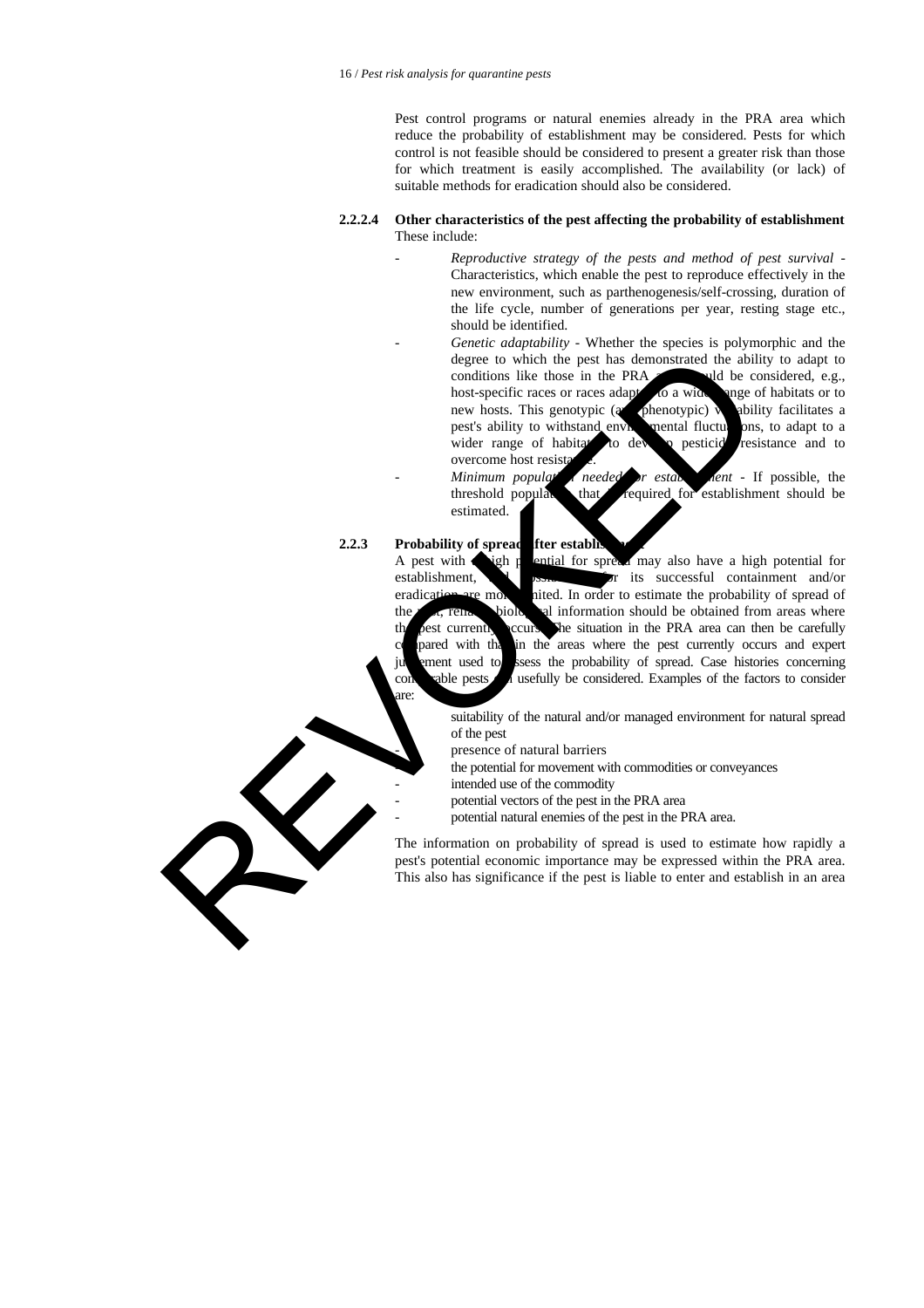of low potential economic importance and then spread to an area of high potential economic importance. In addition it may be important in the risk management stage when considering the feasibility of containment or eradication of an introduced pest.

# **2.2.4 Conclusion on the probability of introduction and spread**

The overall probability of introduction should be expressed in terms most suitable for the data, the methods used for analysis, and the intended audience. This may be quantitative or qualitative, since either output is in any case the result of a combination of both quantitative and qualitative information. The probability of introduction may be expressed as a comparison with that obtained from PRAs on other pests.

#### **2.2.4.1 Conclusion regarding endangered areas**

The part of the PRA area where ecological factors favour the establishment of the pest should be identified in order to define the endangered area. This may be the whole of the PRA area or a part of the area.

#### **2.3 Assessment of potential economic consequences**

Requirements described in this step indicate what information relative to the pest and its potential host plants should be assembled, and suggest levels economic analysis that may be carried out using that information in order assess all the effects of the pest, i.e. the potential economic consequences. Wherever appropriate, quantitative data that will provide moneta should be obtained. Qualitative data may also be used. Consultation with a economist may be useful.

In many instances, detailed analysis of the estimated economic consequences is  $\frac{1}{2}$ not necessary if there is sufficient evidence or it is widely  $\alpha$  that the introduction of a pest will have unacceptable experiences (including environmental consequences). In such cases, risk session  $\chi$  will primarily focus on the probability of introduction and spread. It will, however, be necessary to examine economic factors in , atter detail who the level of be necessary to examine economic factors in grader detail when economic consequences is in question or when the level of economic consequences is needed to evaluate the ength measure used for risk consequences is needed to evaluate the ength  $\epsilon$ management or in assessing the cost-benefit  $\epsilon$  exclusion or control. part of the PRA area where ecological factors favour the establishment of<br>the mean vertex should be identified in order to define the nedangered area. This may<br>seement of potential conomic consequences<br>are the present of t

# **2.3.1 Pest effects**

In order to estimate the potential economic importance of the pest, information should be obtained  $f$  areas where the pest occurs naturally or has been areas where the pest occurs naturally or has been introduced. This information should be compared with the situation in the PRA area. Case histories comparable pests can usefully be considered. The effects considered may be dect or indi-

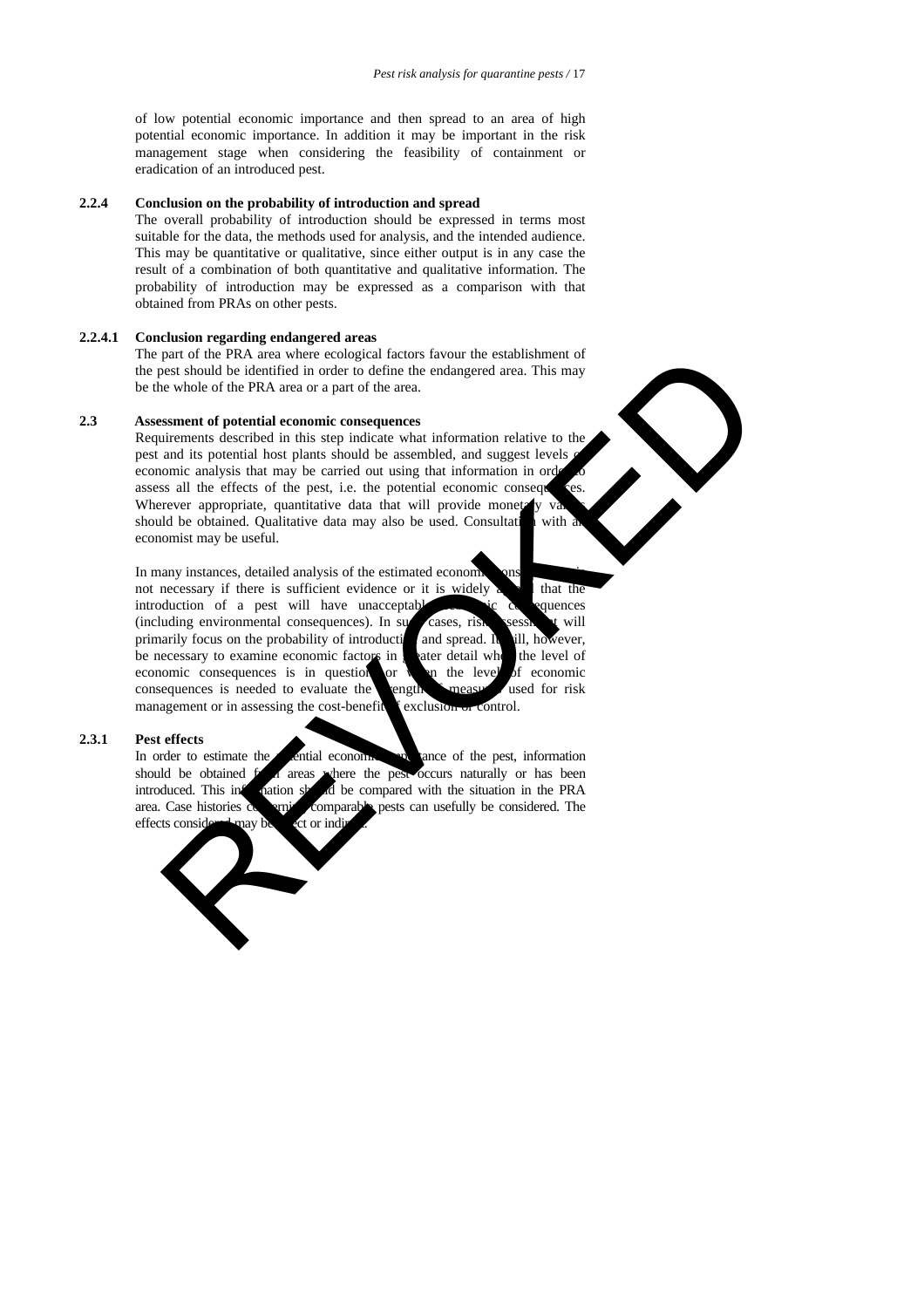## **2.3.1.1 Direct pest effects**

For identification and characterization of the direct effects of the pest on each potential host in the PRA area, or those effects which are host-specific, the following are examples that could be considered:

- known or potential host plants (in the field, under protected cultivation, or in the wild)
- types, amount and frequency of damage
- crop losses, in yield and quality
- biotic factors (e.g. adaptability and virulence of the pest) affecting damage and losses
- abiotic factors (e.g. climate) affecting damage and losses
- rate of spread
- rate of reproduction
	- control measures (including existing measures), their efficacy and cost
- effect on existing production practi
- environmental effects.

For each of the potential hosts, the total area of the crop and area potentially endangered should be estimated in  $\blacksquare$  ation to the elements ven above.

# **2.3.1.2 Indirect pest effects**

For identification and characterization of the indirect effects of the pest in the PRA area, or those fects at are not hospecific, the following are examples that could be onsidered

 $\text{effects}$  on domestic and  $\bullet$  markets, including in particular

effection export market access. The potential consequences for market ce w<sub>hich</sub> result if the pest becomes established, auld be imated. This involves considering the extent of any phytosanitary regulations imposed (or likely to be imposed) by For each of the poemial effects.<br>
For each of the computation practice environmental effects.<br>
For each of the computations and changes of the computer environmental effects and one of the computer of the interaction and c

changes **b**roducer costs or input demands, including control costs changes domestic or foreign consumer demand for a product resulting from quality changes

nental and other undesired effects of control measures feasibility and cost of eradication or containment

capacity to act as a vector for other pests

resources needed for additional research and advice

social and other effects (e.g. tourism).

# **2.3.2 Analysis of economic consequences**

trading then

# **2.3.2.1 Time and place factors**

Estimations made in the previous section related to a hypothetical situation where the pest is supposed to have been introduced and to be fully expressing its potential economic consequences (per year) in the PRA area. In practice,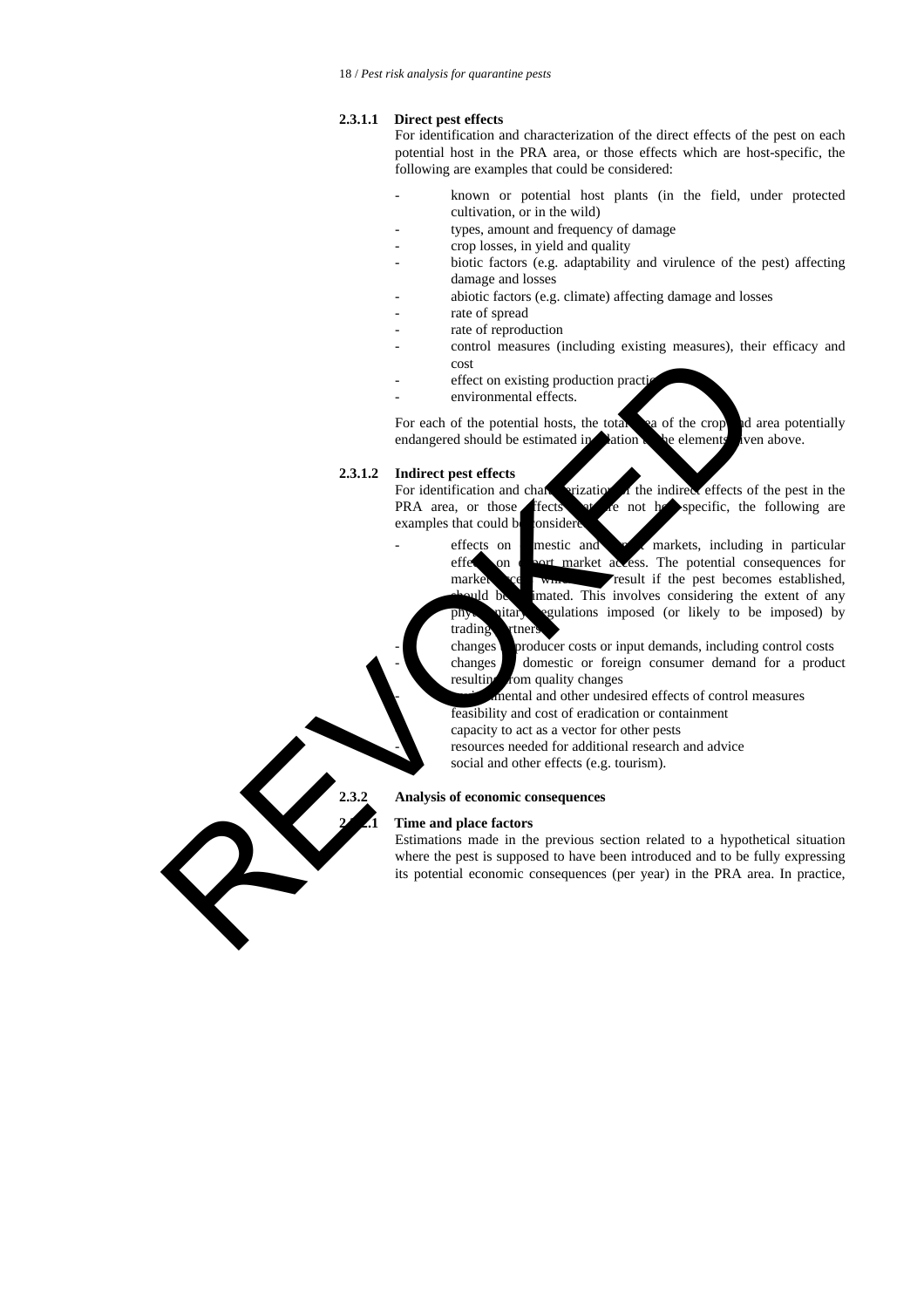however, economic consequences are expressed with time, and may concern one year, several years or an indeterminate period. Various scenarios should be considered. The total economic consequences over more than one year can be expressed as net present value of annual economic consequences, and an appropriate discount rate selected to calculate net present value.

Other scenarios could concern whether the pest occurs at one, few or many points in the PRA area and the expression of potential economic consequences will depend on the rate and manner of spread in the PRA area. The rate of spread may be envisaged to be slow or rapid; in some cases, it may be supposed that spread can be prevented. Appropriate analysis may be used to estimate potential economic consequences over the period of time when a pest is spreading in the PRA area. In addition, many of the factors or effects considered above could be expected to change over time, with the consequent effects of potential economic consequences. Expert judgement and estimations will be required.

## **2.3.2.2 Analysis of commercial consequences**

As determined above, most of the direct effects of a pest, and some of the indirect effects will be of a commercial nature, or have consequences for an identified market. These effects, which may be positive or negative, should be identified and quantified. The following may usefully be considered:

- effect of pest-induced changes to producer profits that result changes in production costs, yields or prices
- effect of pest-induced changes in quantities demanded or pices paid for commodities by domestic and international consumers. This could include quality changes in products and/or quarantine-related trade restrictions resulting from a pest introduction.

#### **2.3.2.3 Analytical techniques**

There are analytical techniques which can be used in consultation with experts in economics to make a more detailed analysis of the pote all economic in economics to make a more detailed analysis of the potential economic effects of a quarantine pest. These should incorrate all of t effects of a quarantine pest. These should incorporate all of the effects that have been identified. These techniques may include

- *partial budgeting*: this will be equate, conomic effects induced by the action of the pest producer profits are generally limited to producers and  $\sum$  considered to be relatively minor
- *partial equilibrium*: this is reported if, under point 2.3.2.2, there is a significant change in  $\mathbf{p}_k$  cer profits, or if there is a significant change in consumer demand. Partial equilibrium analysis is necessary to measure welfare changes, or the net changes arising from the pest impacts on producers and consumers as of potential economic consequences. Expert judgement and estimations<br>be required.<br>
be required.<br>
lettermined above, most of the direct effects of a pest, and some of the<br>economic above, most of the direct effects of the
- *general if* the economic changes are significant to a tional onomy, and cause changes to factors such as wages,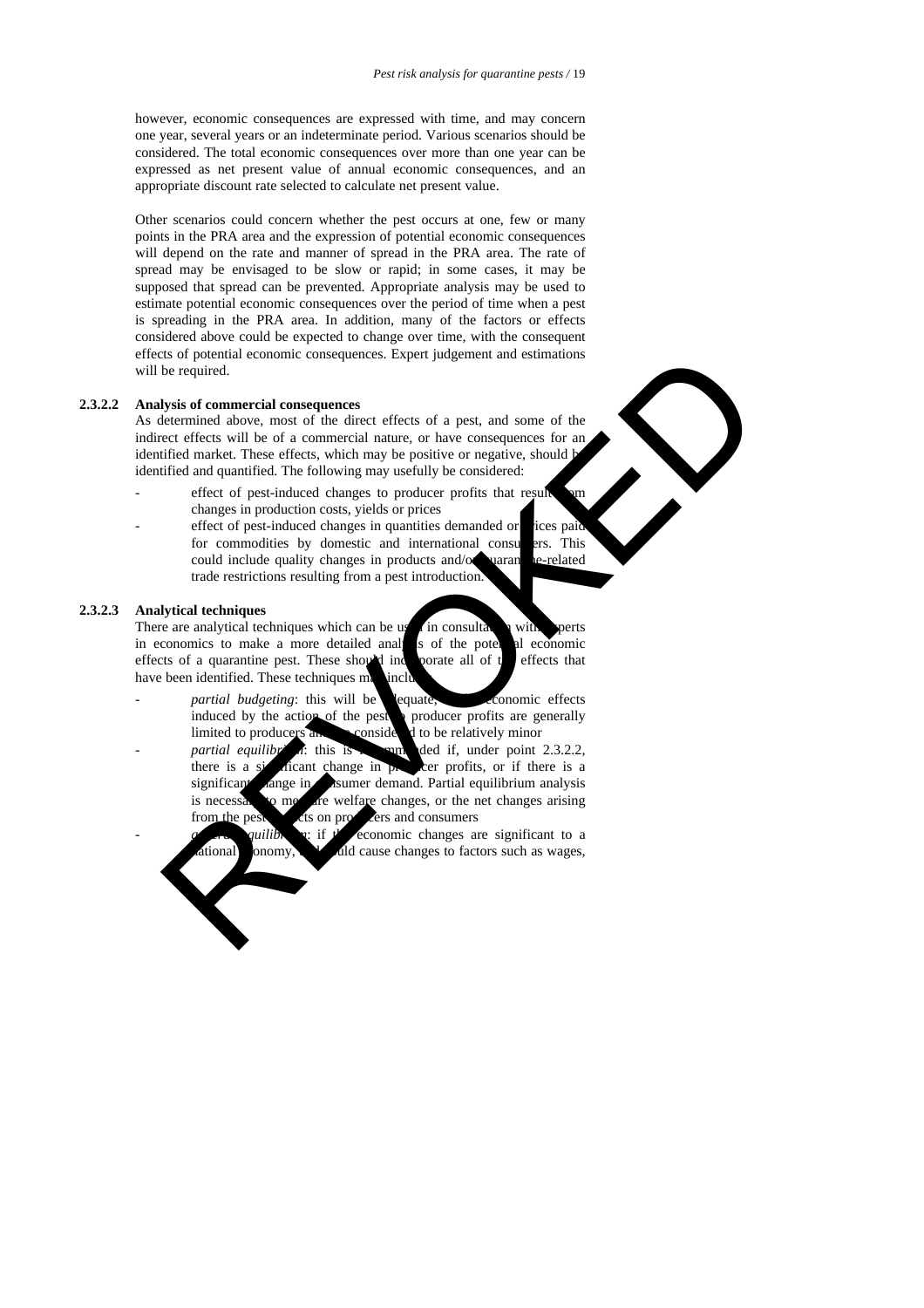interest rates or exchange rates, then general equilibrium analysis could be used to establish the full range of economic effects.

The use of analytical techniques is often limited by lack of data, by uncertainties in the data, and by the fact that for certain effects only qualitative information can be provided.

# **2.3.2.4 Non-commercial and environmental consequences**

Some of the direct and indirect effects of the introduction of a pest determined in 2.3.1.1 and 2.3.1.2 will be of an economic nature, or affect some type of value, but not have an existing market which can be easily identified. As a result, the effects may not be adequately measured in terms of prices in established product or service markets. Examples include in particular environmental effects (such as ecosystem stability, biodiversity, amenity value) and social effects (such as employment, tourism) arising from a pest introduction. These impacts could be approximated with an appropriate nonmarket valuation method.

If quantitative measurement of such  $c<sub>0</sub>$  equences is not easible, qualitative information about the consequences may be provided. An explanation of how this information has been incorporated into decisions show also be provided.

#### **2.3.3 Conclusion of the assessment of economic consequences**

Wherever appropriate, the  $\alpha$  vt of  $\alpha$  assessment of economic consequences described in this step should be  $\blacksquare$  cerms of a monetary value. The economic consequences can also be expressed  $\alpha$  attaively or using quantitative measures without motor terms.  $\sum$  is of information, assumptions and methods of an **analysis should be clearly specified.** 

## **2.3.3.1 Endangered area**

The part of PRA area where presence of the pest will result in omically important as should be identified as appropriate. This is ded to define the endangered area.

# **2.4 Deg** of uncert aty

Estimation of the probability of introduction of a pest and of its economic nsequences involves many uncertainties. In particular, this estimation is an rapolation from the situation where the pest occurs to the hypothetical tion in the PRA area. It is important to document the areas of uncertainty the degree of uncertainty in the assessment, and to indicate where expert judgement has been used. This is necessary for transparency and may also be useful for identifying and prioritizing research needs. introduction. These impacts could be approximated with an approximated with an approximated with an approximated of such and information about the consequences may specified. An equivalent of such as the proportion of the

# **2.5 Conclusion of the pest risk assessment stage**

As a result of the pest risk assessment, all or some of the categorized pests may be considered appropriate for pest risk management. For each pest, all or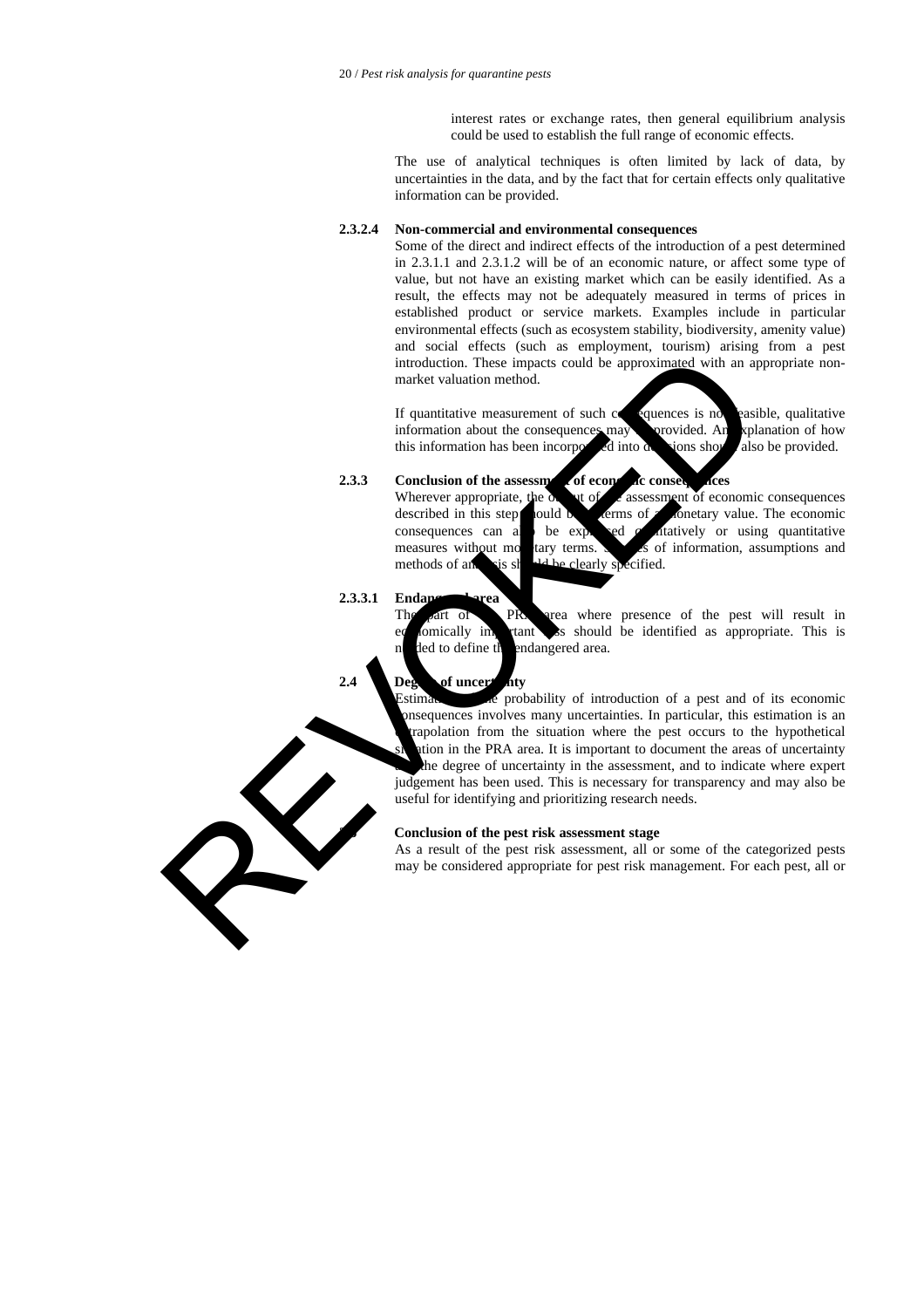part of the PRA area may be identified as an endangered area. A quantitative or qualitative estimate of the probability of introduction of a pest or pests, and a corresponding quantitative or qualitative estimate of economic consequences (including environmental consequences), have been obtained and documented or an overall rating could have been assigned. These estimates, with associated uncertainties, are utilized in the pest risk management stage of the PRA.

### **3. Stage 3: Pest Risk Management**

The conclusions from pest risk assessment are used to decide whether risk management is required and the strength of measures to be used. Since zero-risk is not a reasonable option, the guiding principle for risk management should be to manage risk to achieve the required degree of safety that can be justified and is feasible within the limits of available options and resources. Pest risk management (in the analytical sense) is the process of identifying ways to react to a perceived risk, evaluating the efficacy of these actions, and identifying the most appropriate options. The uncertainty noted in the assessments of economic consequences and probability of introduction should also be considered and included in the selection of a pest management option.

#### **3.1 Level of risk**

The principle of "managed risk" (ISPM Pub. No. 1: *Principles of plant quarantine as related to international trade*) states that: "Because some ris introduction of a quarantine pest always exists, countries shall agree to a of risk management when formulating phytosanitary measures. implementing this principle, countries should decide what level  $f$  risk acceptable to them. dentifying the most appropriate options. The uncertainty noted in the conomic consequence and probability of introduction should also be included in the selection of a pest management option.<br>
Included in the selection of

The acceptable level of risk may be expressed in a number  $\delta$ 

- reference to existing phytosanitary requirements
- indexed to estimated economic losses
- expressed on a scale of risk tolerance
- compared with the level of risk accepted by other counter  $\alpha$

# **3.2 Technical information required**

The decisions to be made in the pest risk hanagement process will be based on the information collected during the receding stages of PRA. This information will be composed

- reasons for initiating the process
- estimation of  $t'$  probability of integral to the PRA area
- $e^{i\omega}$  evaluation of potential expression consequences in the PRA area.

#### **3.3 Acceptability of risk**

Overall risk determined by the examination of the outputs of the assessments of the probability of intervals of intervals and the economic impact. If the risk is and to be unacceptable, then the first step in risk management is to identify possible phytosanitary measures that will reduce the risk to, or below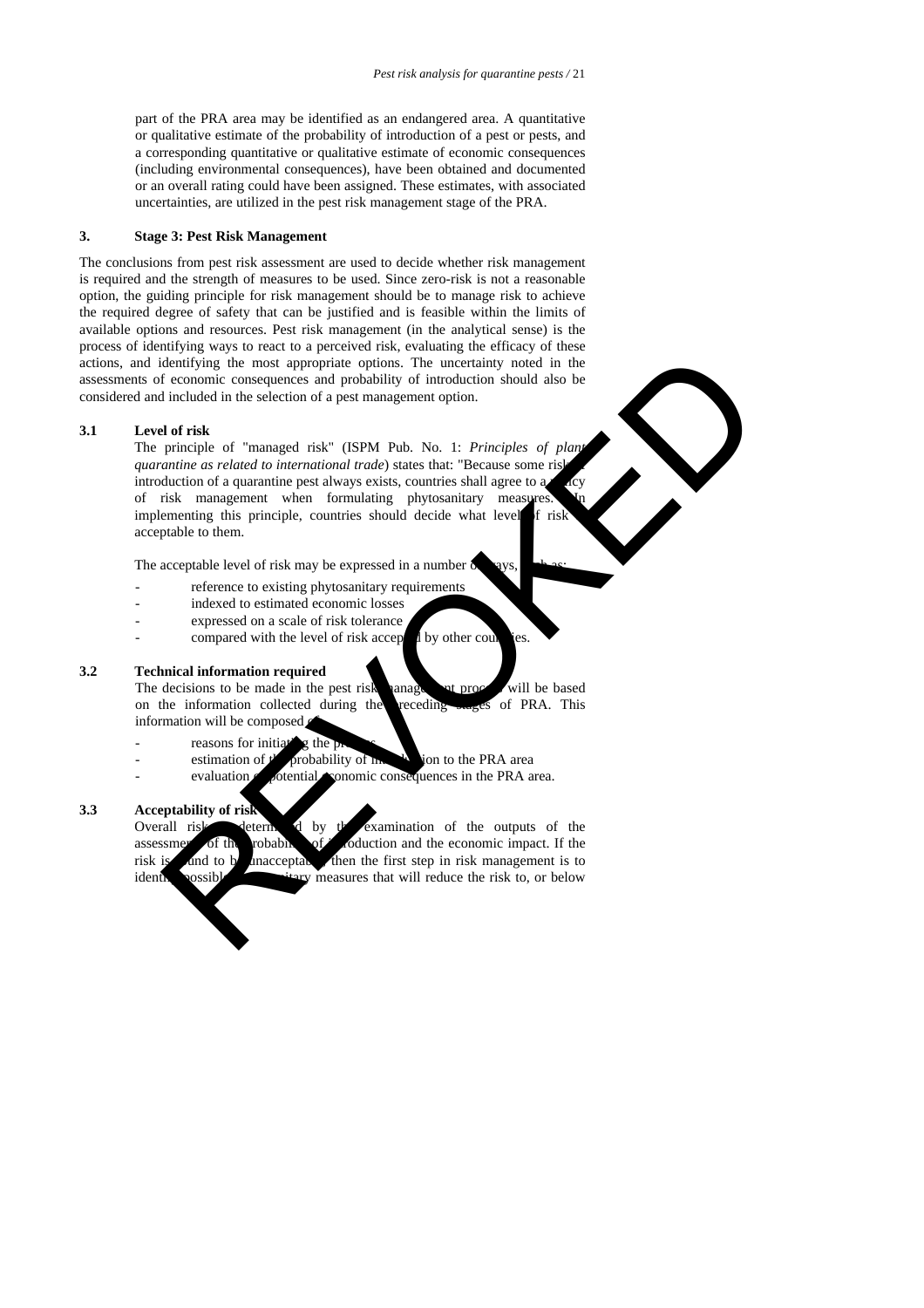an acceptable level. Measures are not justified if the risk is already acceptable or must be accepted because it is not manageable (as may be the case with natural spread). Countries may decide that a low level of monitoring or audit is maintained to ensure that future changes in the pest risk are identified.

# **3.4 Identification and selection of appropriate risk management options**

Appropriate measures should be chosen based on their effectiveness in reducing the probability of introduction of the pest. The choice should be based on the following considerations, which include several of the *Principles of plant quarantine as related to international trade* (ISPM Pub. No. 1):

- *Phytosanitary measures shown to be cost-effective and feasible* The benefit from the use of phytosanitary measures is that the pest will not be introduced and the PRA area will, consequently, not be subjected to the potential economic consequences. The cost-benefit analysis for each of the minimum measures found to provide acceptable security may be estimed allows the measures with an acceptable security may be estimated. acceptable benefit-to-cost ratio should be considered.
- *Principle of "minimal impact"* Measures show not be more trade restrictive than necessary. Meanwhere should be applied to the minimum area necessery for  $\alpha$  effective protection of the endangered area.

*Reassessment of prious reprenents* to additional measures should be imposed vexisting measures are effective.

*Principle of quivalence is* If different phytosanitary measures with the same effect are entified they should be accepted as alternatives.

*Principle of "non-discrimination"* - If the pest under consideration is established **in the PRA area but of limited distribution and under** rial control, the phytosanitary measures in relation to import pt be ore stringent than those applied within the PRA area. Likewise, phytosanitary measures should not discriminate between exporting puntries of the same phytosanitary status.

The major risk of *i*ntroduction of plant pests is with imported consignments of plants and plant polyoducts, but (especially for a PRA performed on a particular est) it is necessary to consider the risk of introduction with other types of thways (e.g. packing materials, conveyances, travellers and their luggage, the natural spread of a pest).

measures listed below are examples of those that are most commonly applied to traded commodities. They are applied to pathways, usually consignments of a host, from a specific origin. The measures should be as precise as possible as to consignment type (hosts, parts of plants) and origin so as not to act as barriers to trade by limiting the import of products where this is not justified. Combinations of two or more measures may be needed in order to reduce the risk to an acceptable level. The available measures can be classified analysis for each of the minimum measures four acceptable benefit-lo-cost ratio of dilectors.<br>
acceptable benefit-lo-cost ratio of dilectors and neutricity of minimum area neutricity of minimum and neutricity alternation o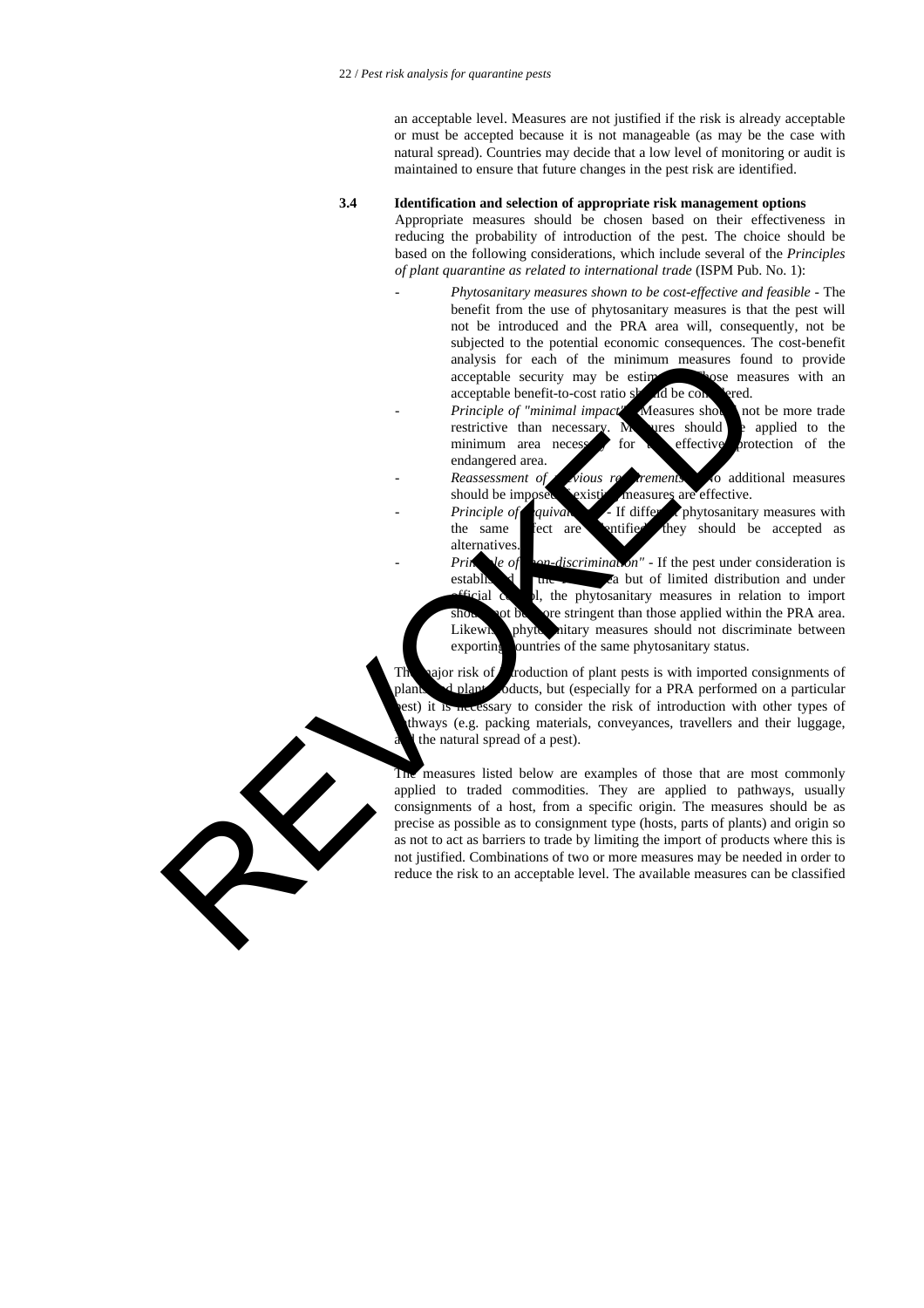into broad categories which relate to the pest status of the pathway in the country of origin. These include measures:

- applied to the consignment
- applied to prevent or reduce original infestation in the crop
- to ensure the area or place of production is free from the pest
- concerning the prohibition of commodities.

Other options may arise in the PRA area (restrictions on the use of a commodity), control measures, introduction of a biological control agent, eradication, and containment. Such options should also be evaluated and will apply in particular if the pest is already present but not widely distributed in the PRA area.

# **3.4.1 Options for consignments**

Measures may include any combinations of the following:

- inspection or testing for freedom from a pest or to a specified pest tolerance; sample size should be adequate to give an acceptable probability of detecting the pest
- prohibition of parts of the host
- a pre-entry or post-entry quarantine system this system could be considered to be the most intensive form of inspection or testing where suitable facilities and resources are available, and may b only option for certain pests not detectable on entry
- specified conditions of preparation of the consignment (e.g. hand to prevent infestation or reinfestation)
- specified treatment of the consignment such treatments e applied post-harvest and could include chemical, thermal, readiation or other physical methods
- restrictions on end use, distribution and periods  $\alpha$  v of the commodity.

Measures may also be applied to restrict the import of consignments of pests.

# **3.4.2 Options preventing or reducing infestation in the crop** Measures may include:

- treatment of the crop, field, or place of production
- restriction of the composition of a consignment so that it is composed of plants belonging to resistant or less susceptible species
- growing plants inder specially produced conditions (glasshouse, isolation)
- harvesting of plants at a certain age or a specified time of year
- $\alpha$  in a production  $\alpha$  a certification scheme. An officially monitored plant production scheme usually involves a number of carefully controlled beginning with nuclear stock plants of high health tatus. It may be specified that the plants be derived from plants within a mitod number of generations. sures my include and communities of the following:<br>
may include any of the control of the state of the state is solved by the control of perfection of the state is solved by the control of parts of the basis probability of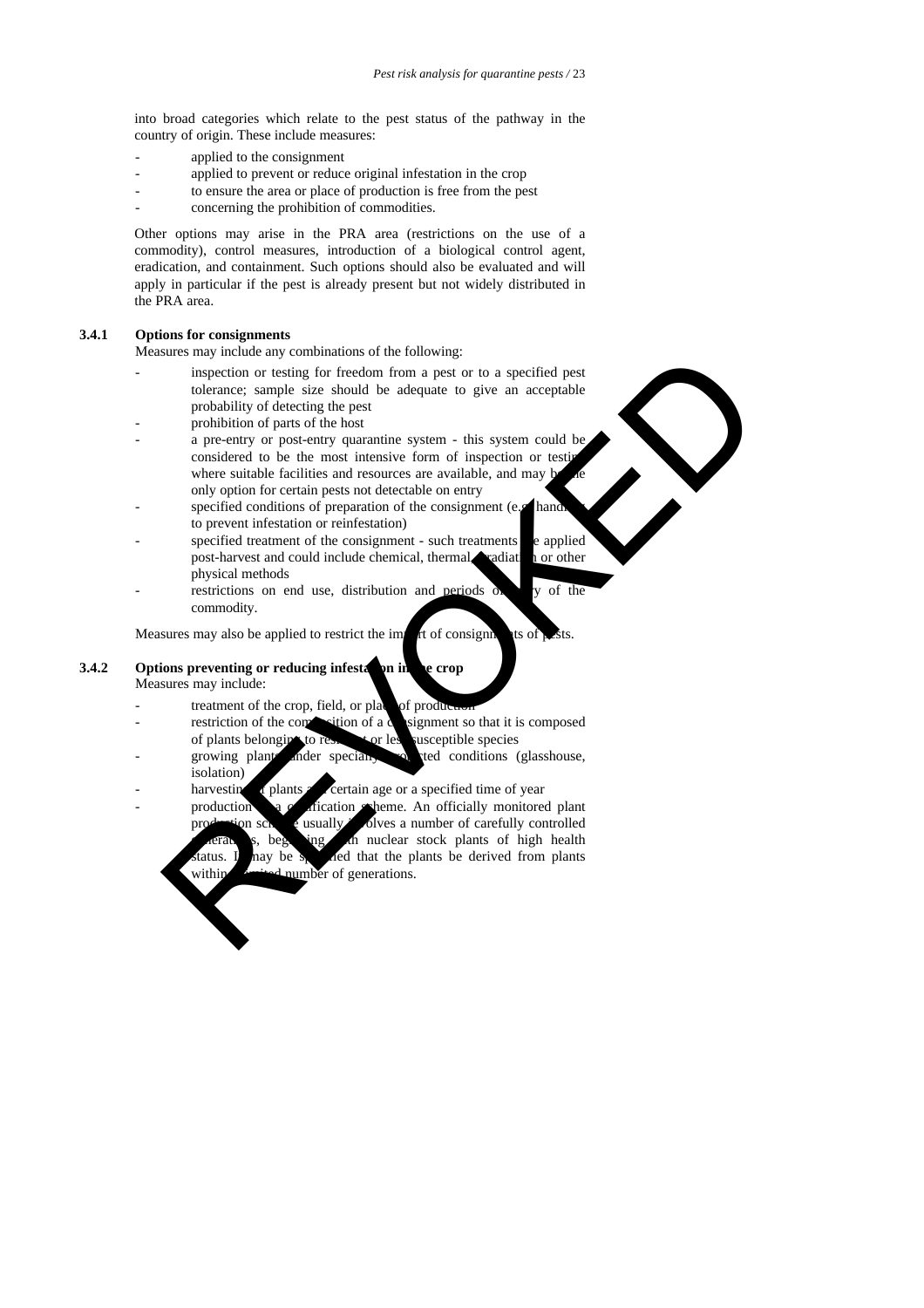# **3.4.3 Options ensuring that the area, place or site of production or crop is free from the pest**

Measures may include:

- pest-free area requirements for pest-free area status are described in ISPM Pub. No. 4: *Requirements for the establishment of pest free areas*
- pest-free place of production or pest-free production site requirements are described in ISPM Pub. No. 10: *Requirements for the establishment of pest free places of production and pest-free production sites*
	- inspection of crop to confirm pest freedom.

# **3.4.4 Options for other types of pathways**

For many types of pathways, the measures considered above for plants and plant products to detect the pest in the consignment or to prevent infestation of the consignment, may also be used or adapted. For cain types of pathways, the following factors should be considered

- Natural spread of a pest inclusion movement  $\alpha$  the pest by flight, wind dispersal, transport by vectors such as insects or birds and natural migration. If  $t$  pest is entering the A area by natural spread, or is likely enter in the immediate future, phytosanitary measures may have little effect. Control measures applied in the area of origin could be side a. Similarly, containment or eradication, supported b suppress and surported. in the PRA area after supported by suppression and surveillance, in the PRA area after entry of the st could be pesidered. Measures for human travellers and their baggage could include plant product is close the peat in the consignment, any also be used or adaptement or to prevent<br>the following factors should be considered.<br>The following factors should be considered.<br>Wind dispersal, transport by the sear
	- target inspections, publicity and fines or incentives. In a few cases, treatments may be
	- minated machinery or modes of transport (ships, trains, planes, road sport, and the subjected to cleaning or disinfestation.

# **3.4.5 O** ions within the mporting country

 $n$  measures plied within the importing country may also be used. uld include careful surveillance to try and detect the entry of the pest early assible, eradication programmes to eliminate any foci of iestation and/or containment action to limit spread.

# **3.4.6 Prohibition of commodities**

satisfactory measure to reduce risk to an acceptable level can be found, the final option may be to prohibit importation of the relevant commodities. This should be viewed as a measure of last resort and should be considered in light of the anticipated efficacy, especially in instances where the incentives for illegal import may be significant.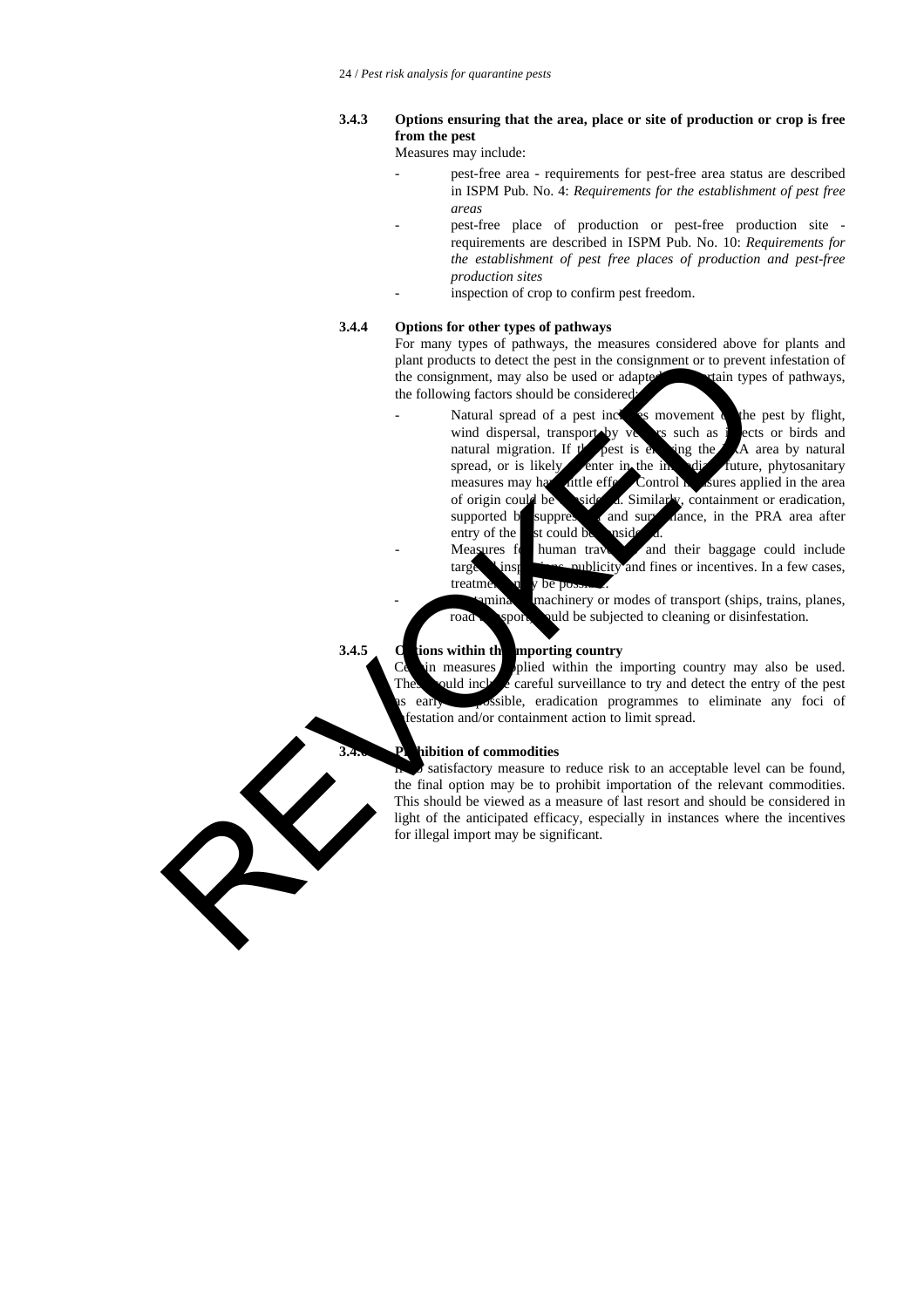## **3.5 Phytosanitary certificates and other compliance measures**

Risk management includes the consideration of appropriate compliance procedures. The most important of these is export certification (see ISPM Pub. No. 7: *Export certification system*). The issuance of phytosanitary certificates (see ISPM Pub. No. 12: *Guidelines for Phytosanitary Certificates*) provides official assurance that a consignment is "considered to be free from the quarantine pests specified by the importing contracting party and to conform with the current phytosanitary requirements of the importing contracting party." It thus confirms that the specified risk management options have been followed. An additional declaration may be required to indicate that a particular measure has been carried out. Other compliance measures may be used subject to bilateral or multilateral agreement.

# **3.6 Conclusion of pest risk management**

The result of the pest risk management procedure will be either that no measures are identified which are considered appropriate or the selection of one or more management options that have been found to lower the risk associated with the pest $(s)$  to an acceptable level. These management options form the basis of phytosanitary regulations or requirements.

The application and maintenance of such regulations is subject to certain obligations, in the case of contracting parties to the IPPC.

# **3.6.1 Monitoring and review of phytosanitary measures**

The principle of "modification" states: "As conditions change, and a new factors are new factors of  $\pi$ become available, phytosanitary measures shall be modified prometry, either by inclusion of prohibitions, restrictions or requirements recessary for their success, or by removal of those found to be unnecessary" *Principles of plant quarantine as related to international trade*).

Thus, the implementation of particular phytosanitary measures should not be considered to be permanent. After application, the success of  $t_0$  measures in achieving their aim should be determined by pnitoring during use. This is often achieved by inspection of the mind  $\alpha$  on arrive noting any interceptions or any entries of the pest the commodity of the commodity of the commodity of the commodity of the commodity of the commodity of the commodi  $interceptions$  or any entries of the pest the supporting the pest risk analysis should be periodically reviewed to ensure that any new information that becomes available loss not invalidate the decision taken. result of the pest risk mangement procedure will be cityer that no<br>accuracy accuracy are identified which are considered appropriate or the selection of<br>or more mangement options that have been found to lower the risk<br>tiat

# **4. Documentation of Perfile Risk Analysis**

#### **4.1 Documentation requirements**

The IPPC and the prince of "transparency" (ISPM Pub. No. 1: *Principles of plant quar* as *related to international trade*) require that countries should,  $\alpha$  request, make alable the rationale for phytosanitary requirements. The whole process from initiation to pest risk management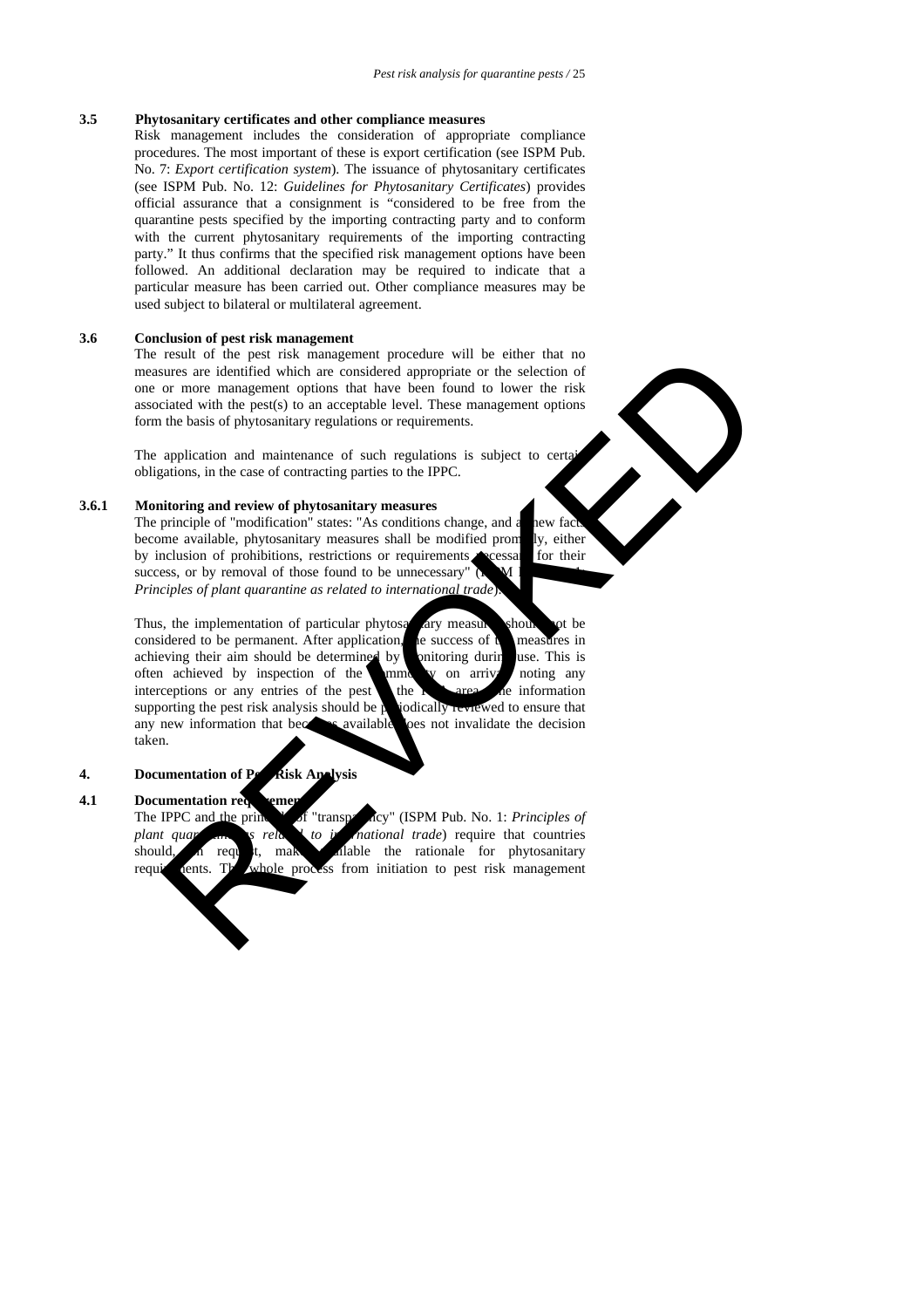should be sufficiently documented so that when a review or a dispute arises, the sources of information and rationale used in reaching the management decision can be clearly demonstrated.

The main elements of documentation are:

- purpose for the PRA
- pest, pest list, pathways, PRA area, endangered area
- sources of information
- categorized pest list
- conclusions of risk assessment
	- probability
		- consequences
	- risk management
		- options identified
- options selected. REVOKED